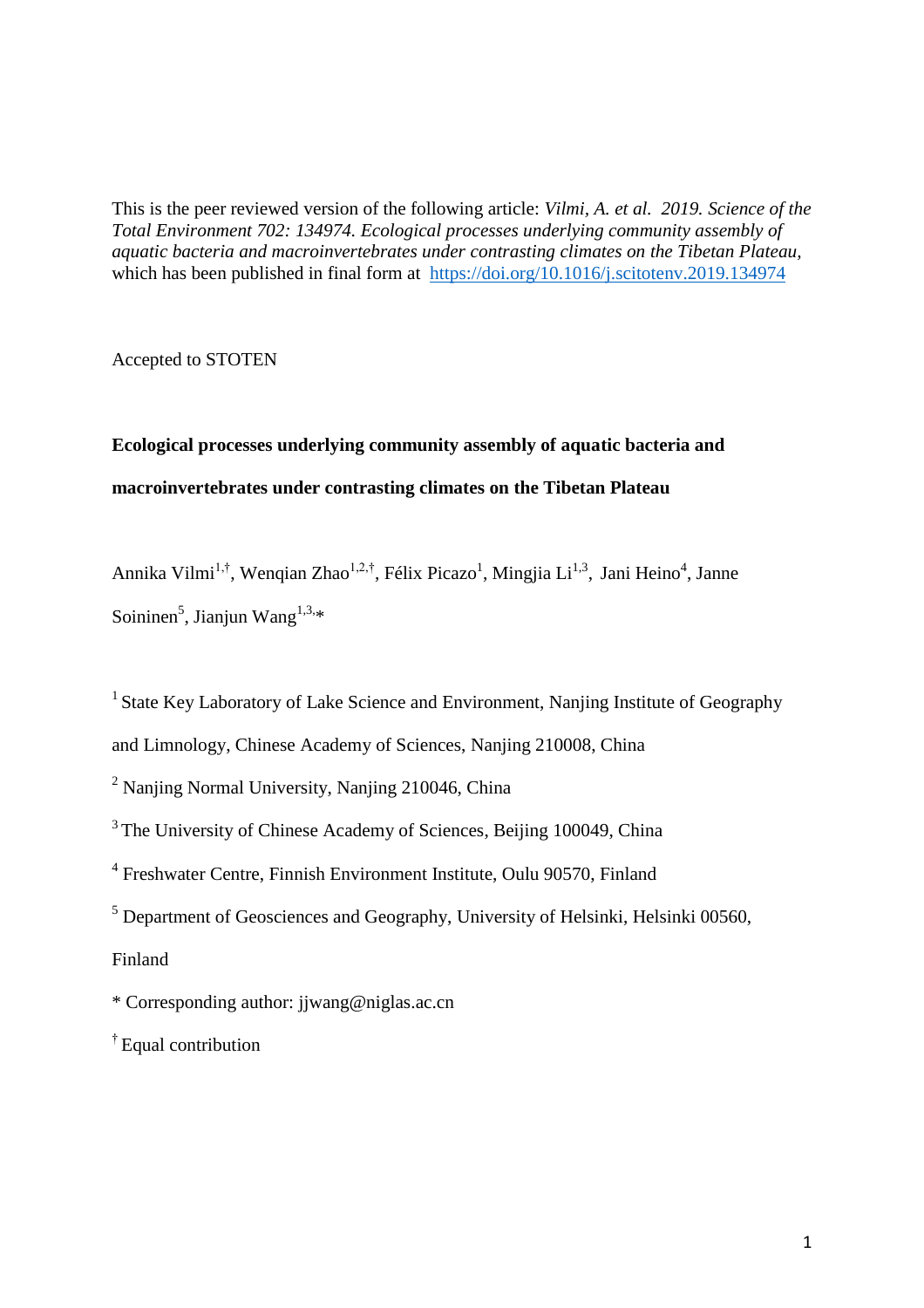## **Abstract**

Understanding the role of climatic variation on biodiversity is of chief importance due to the ongoing biodiversity loss and climate change. Freshwaters, one of the most threatened ecosystems in the world, offer a valuable context to study biodiversity patterns of distinct organism groups in relation to climatic variation. In the Tibetan Plateau biodiversity hotspot, we studied the effects of climate and local physico-chemical factors on stream microorganisms (i.e. bacteria) and macroorganisms (i.e. macroinvertebrates) in two parallel catchments with contrasting precipitation and temperature. Diversities and community structures were better explained by climatic and local environmental variables in the drier and colder catchment and at higher elevations, than in the warmer and wetter conditions and at lower elevations. This suggests that communities may be more strongly assembled by deterministic processes in the former, comparatively harsher conditions, compared to the latter, more benign conditions. Macroinvertebrates were more strongly affected by climatic and local environmental factors compared to bacteria, but the diversities and community structures of the two groups showed spatially similar responses to overall abiotic variation, being especially evident with their community structures' responses to climate. Furthermore, bacterial and macroinvertebrate diversities were positively correlated in the drier and colder catchment, implying that these biologically and ecologically distinct organism groups are likely to be driven by similar processes in areas with such climatic conditions. We conclude that changes in climatic and local environmental conditions may affect the diversity of macroorganisms more strongly than that of microorganisms, at least in subtropical mountainous stream ecosystems studied here, but simultaneous responses of both groups to environmental changes can also be expected.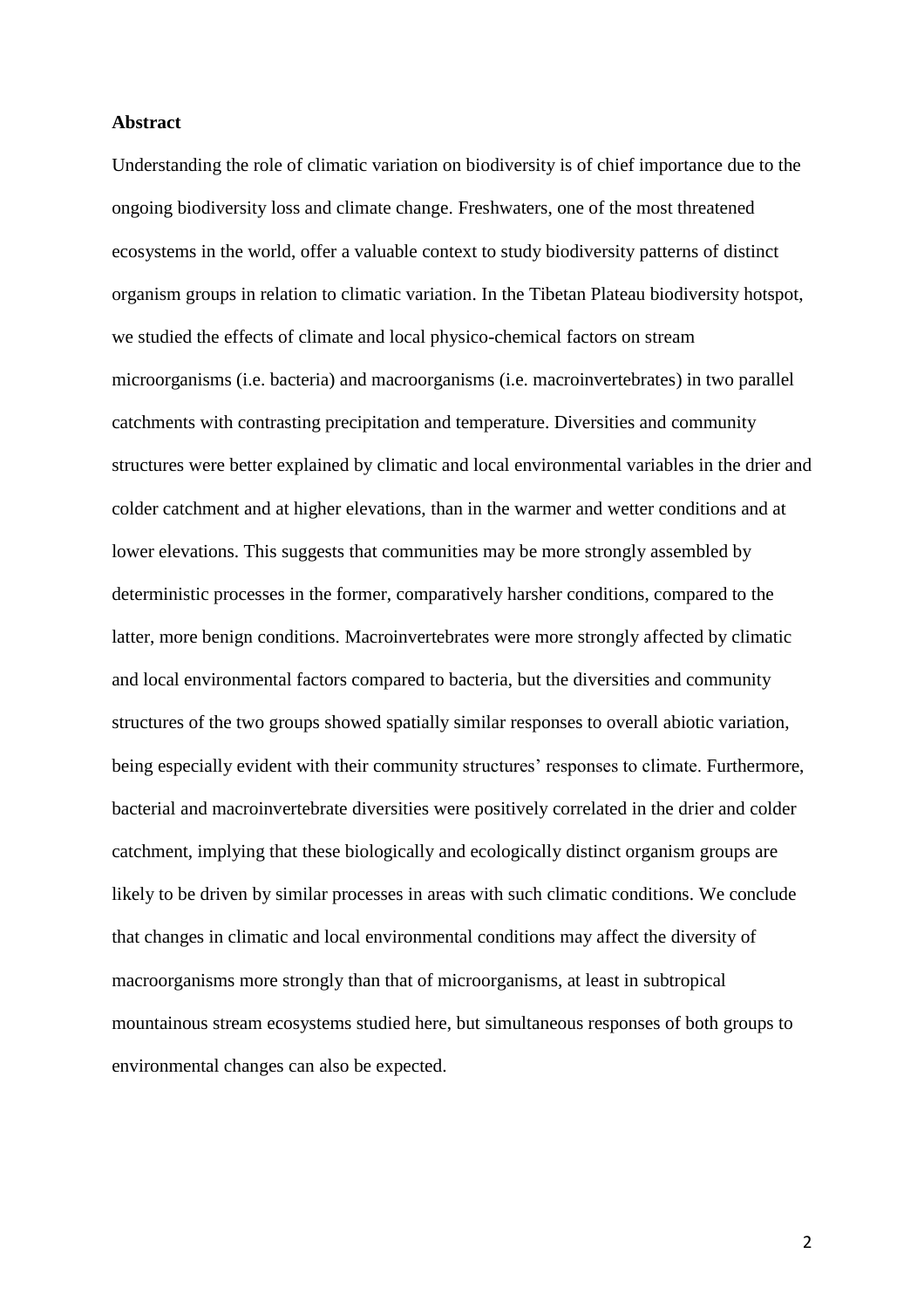**Key words:** Assembly processes, Body size, Biodiversity hotspot, Climate change, Elevation, Hengduan Mountain, Microorganisms, Macroorganisms

## **1. Introduction**

Human actions have severely modified the abiotic and biotic conditions on Earth (Butchart et al., 2012; Lewis & Maslin, 2015; Waters et al., 2016), with climate change being one of the most influential threats to biodiversity (IPCC, 2018; Vitousek, 1994). The changing climate can alter ecosystem processes and biodiversity patterns in a variety of ways, many of which are impossible to predict in advance (Cardinale et al., 2012; Forster, Hirst, & Atkinson, 2012; Parmesan, 2006; Woodward, Perkins, & Brown, 2010). Impacts of climate change can cascade through entire ecosystems, alter their functions (Chapin et al., 2000; Frauendorf et al., 2019; Wieczynski et al., 2019) and produce biogeochemical feedback to climate through biological processes, such as those related to carbon and nutrient cycling (Bardgett, Freeman, & Ostle, 2008; Kyupers, Marchant, & Kartal, 2018).

Estimating climate-induced functional changes in ecosystems requires deep understanding of climate change impacts on biodiversity (Bardgett et al., 2008; Bradford et al., 2019). In the face of global change, research themes such as anthropogenic impacts, biological community variation and macroecological pattern-searching approaches have indeed become more common (McCallen et al., 2019). Macroecological contexts are especially useful for studying the relationships between biodiversity and its underlying drivers, as species richness, species distributions and abundances can be statistically linked to surrounding environmental conditions at ecologically meaningful spatial scales (Brown, 1995; Shade et al., 2018).

The key for understanding biodiversity responses to changes in the environment is to detect the degree to which biological communities vary along environmental gradients. The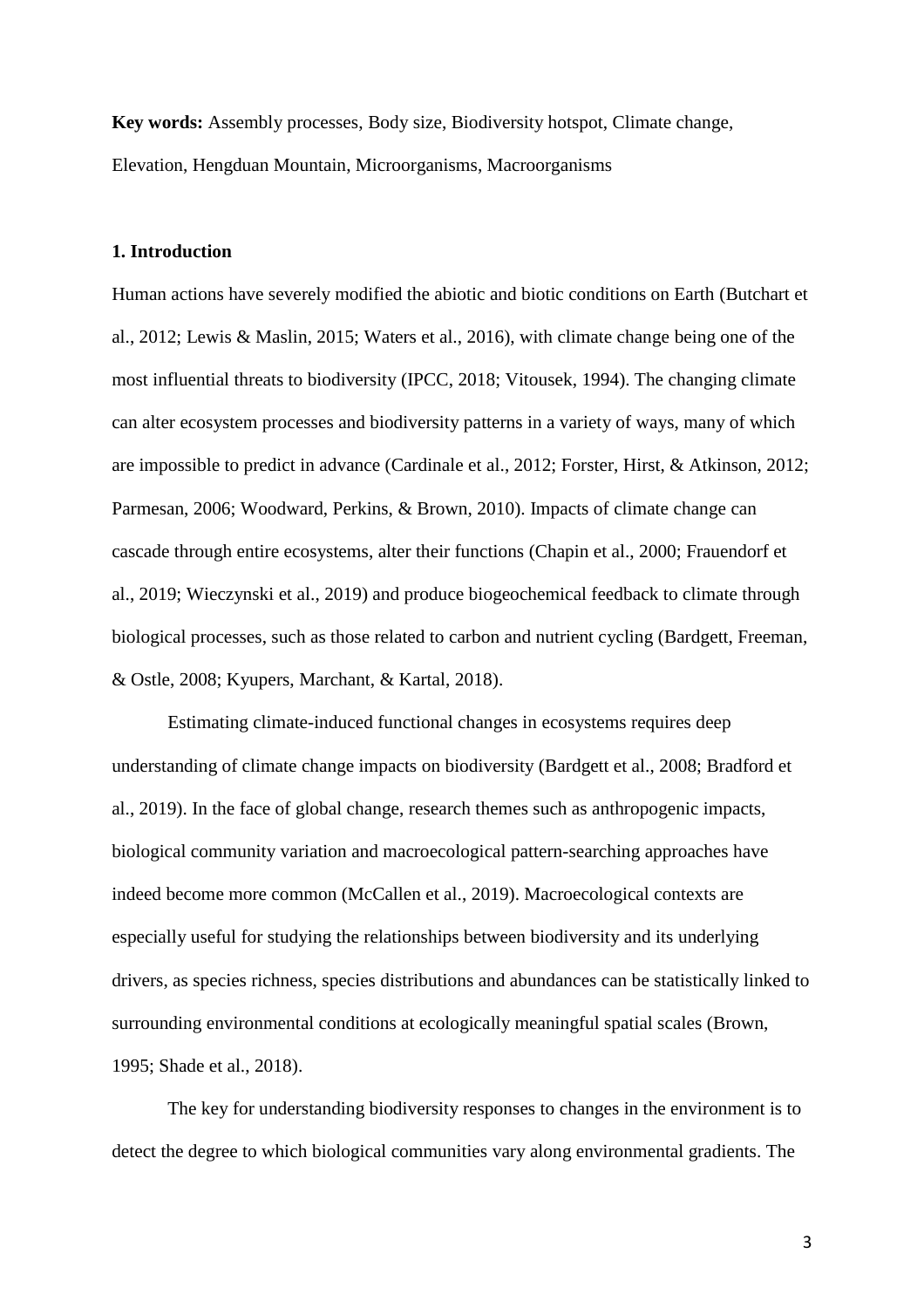terminology used to discuss and compare environmentally-driven and other types of patterns in biological communities is considerable (Brown, Sokol, Skelton, & Tornwall, 2016). In general, however, a strong relationship between community variation and environmental variation can be indicative of deterministic assembly processes (cf. niche assembly, Chase & Leibold, 2003; Leibold et al., 2004). When no clear relationships between community variation and abiotic environmental variation exist, then biological communities are typically considered to be shaped by stochastic processes or, alternatively, by biotic interactions. Stochasticity is a term that can refer to, for instance, dispersal processes or ecological drift (Vellend, 2010). The unexplained part of variation in biodiversity-environment models is commonly suggested as evidence of stochastic processes, which are difficult or impossible to account for in practice (Vellend et al., 2014). Acknowledging the relative influences of deterministic and stochastic processes on variation in biodiversity is highly relevant for understanding and estimating possible global change impacts on biodiversity. For example, if communities show deterministic patterns, changes in surrounding environmental conditions will likely alter biodiversity through niche assembly and can thus be somewhat predictable.

Climate is considered to be an important driver of global biodiversity patterns (Gaston, 2000), although temperature-related changes in species distributions also appear at regional scales along latitudinal and elevational gradients (Chen, Hill, Ohlemüller, Roy, & Thomas, 2011). In a local context, for instance, changes in precipitation and flow regime are likely to alter stream habitat conditions, resources, biomass and community structures (Frauendorf et al., 2019). Drought was linked to a higher similarity in experimental pond communities, whereas benign, wetter conditions were associated with higher site-to-site community variation, possibly resulting from stochasticity (Chase, 2007). In contrast, deterministic processes dominated in stable, and stochastic processes in dynamic temporary prairie wetlands (Daniel, Gleason, Cottenie, & Rooney, 2019). Factors other than climate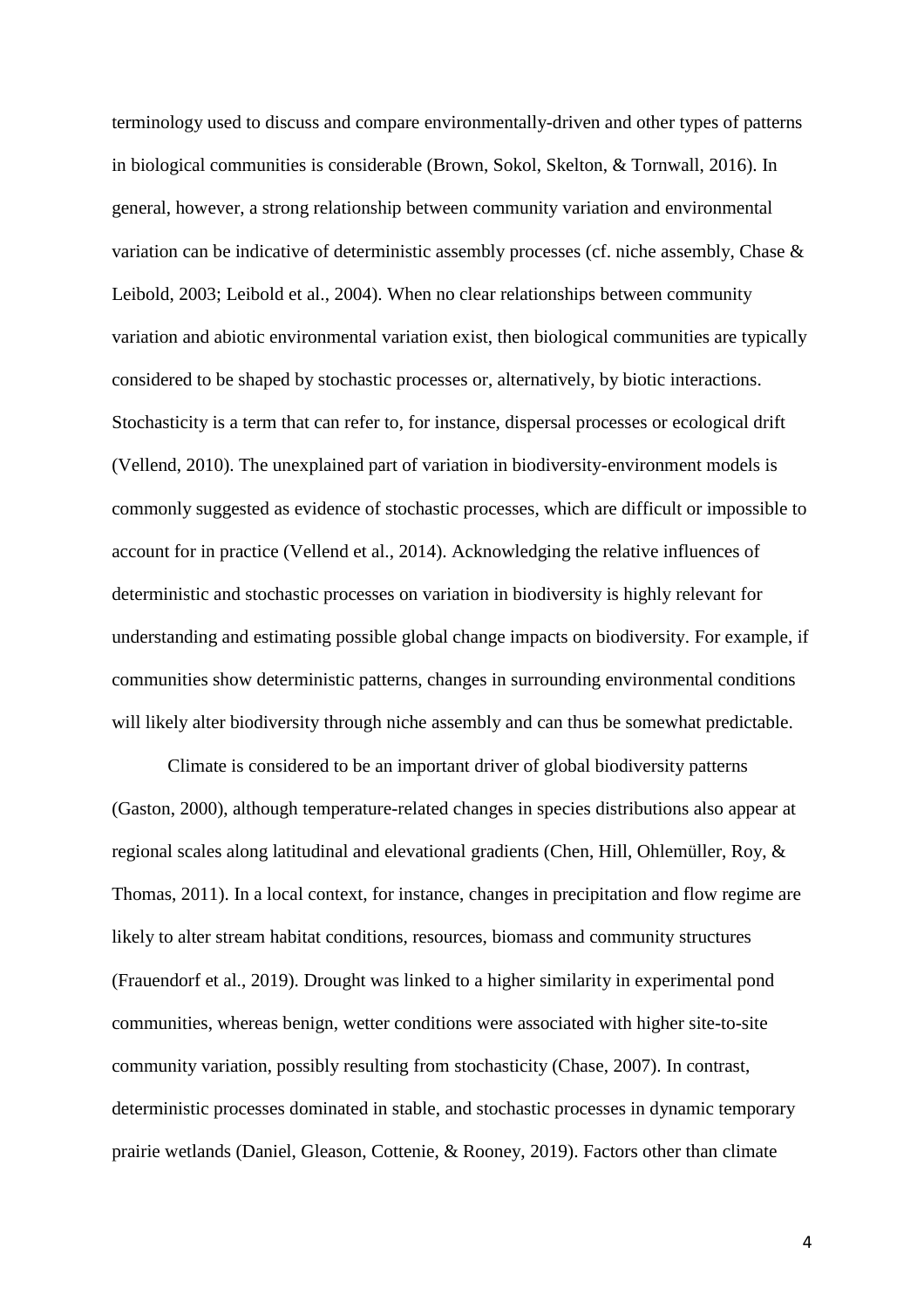usually are more important for biodiversity patterns at regional or local scales (Parmesan & Yohe, 2003). In a regional context, for instance, agricultural land use (Jyrkänkallio-Mikkola et al., 2017), climate, land cover and local water chemistry (Pajunen, Luoto, & Soininen, 2017) have been linked to variation in aquatic microorganism diversity (Besemer, 2015). Local-scale variables such as water chemistry and physical conditions are also important drivers of aquatic macroorganism diversity (Rocha et al., 2018; Sandin & Johnson, 2004). Biodiversity responses to environmental drivers tend to be linked to the spatial scale examined (Azovsky, 2002; Chase et al., 2018; Heino, 2011; Soininen, 2012), as the impact of local environmental factors on community structure generally decreases with increasing spatial extent (Mykrä, Heino, & Muotka, 2007; Parmesan & Yohe, 2003).

The formation of biodiversity patterns in itself is a complex process, but the patterns – largely outcomes of deterministic and stochastic assembly processes – also tend to be linked to the characteristics of the organism groups studied. Body size is a characteristic relevant for understanding the balance how deterministic or stochastic processes dominate community structuring (Farjalla et al., 2012). Ultimately, body size is a feature defining the scale at which the organism operates and perceives its environment. Microbes, for example, may respond to the environment at very small scales (Azovsky, 2002; Zinger et al., 2019). When observing organisms at the border of microscopic and macroscopic worlds, it is generally assumed that smaller organisms are better dispersers than larger ones, at least among passive dispersers and at large spatial scales (Finlay, 2002). A number of recent studies have reported that communities comprising of smaller organisms tend to be more deterministically assembled compared to communities of larger organisms (Beisner, Peres-Neto, Lindström, Barnett, & Lorena Longhi, 2006; Astorga et al., 2012; Zinger et al., 2019). However, other studies have reported the exact opposite, showing that determinism increases with body size (Farjalla et al., 2012; Soininen, Korhonen, & Luoto, 2013). The plethora of earlier findings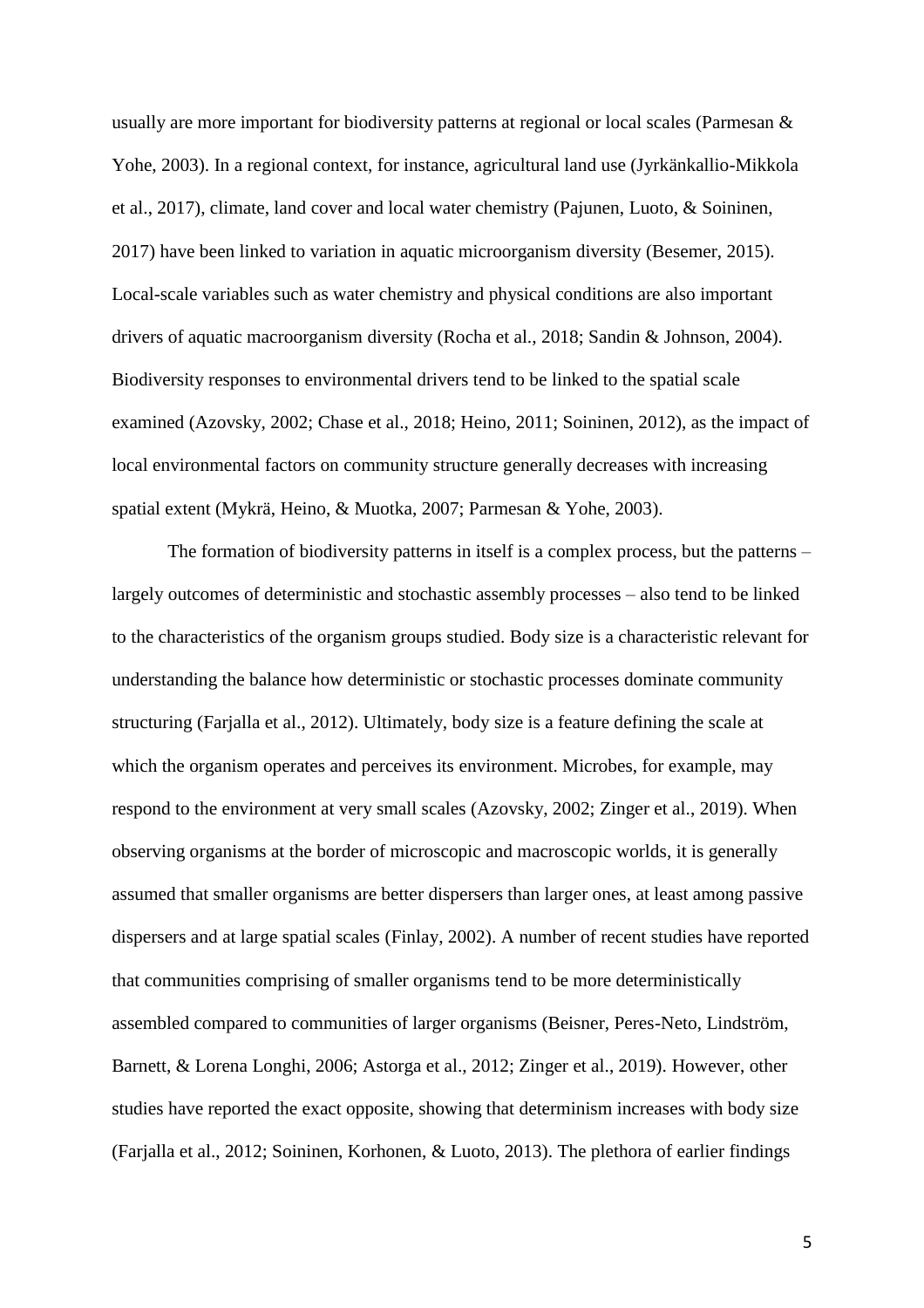on the relationship between body size and dominating assembly processes suggests that broad generalizations are premature.

The scientific community is highly unanimous that due to the ongoing climate change, temperatures will continue to rise worldwide, with some regions witnessing increased precipitation and others suffering drier conditions (e.g. IPCC, 2018). It is thus useful to examine the degree to which climatic and local physico-chemical variables are connected to biodiversity patterns in contrasting climatic conditions. Freshwater ecosystems, with their biodiversity being highly threatened due to climate change, offer an important model system to examine these patterns (Reid et al., 2019; Wiens, 2016; Woodward et al., 2010). Here, we studied aquatic microscopic (i.e. bacteria) and macroscopic (i.e. macroinvertebrates) organisms in two parallel catchments located in the south-eastern part of the Tibetan Plateau, a region harboring very high biodiversity (Antonelli et al., 2018; Myers, Mittermeier, Mittermeier, da Fonseca, & Kent, 2000). The two surveyed catchments, upper parts of the Salween and Mekong Rivers, differ in climatic conditions, the former study area being significantly wetter and warmer than the latter drier and colder one. The spatial arrangement of our sampling sites allows examining strong latitudinal and elevational gradients, further strengthening climatic variation across the sites (e.g. Sundqvist, Sanders, & Wardle, 2003). Both catchments have similar geological histories, which is an important factor when aiming to detect the effects of climate and other environmental factors to biodiversity patterns (see also Frauendorf et al., 2019; Sanders & Rahbek, 2012). Furthermore, the neighboring catchments likely share the regional species pool, providing an ecologically meaningful spatial scale for this study. Our aim was to compare patterns in biodiversity and community assembly mechanisms between microscopic and macroscopic stream organisms in the contrasting climatic conditions described above. For reaching this goal, we specifically asked the following two questions: 1) Do community structures and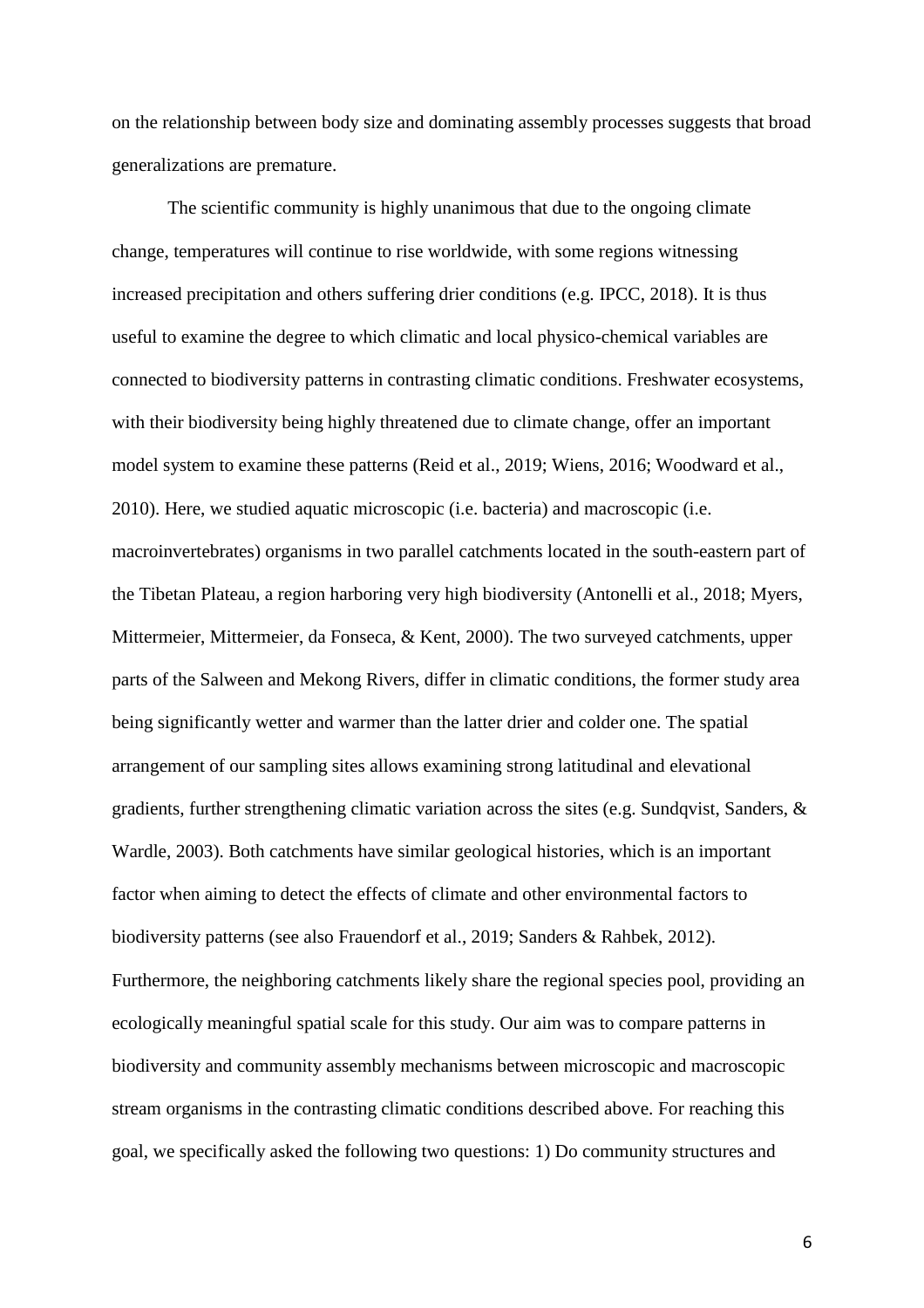diversities differ between the wetter and drier catchments? 2) Are the explanatory powers of climate and local variables different between the two catchments, elevations and organism groups?

#### **2. Materials and Methods**

## *2.1. Sampling and data processing*

The south-eastern part of the Tibetan Plateau (Yunnan, China) is one of the world's biodiversity hotspots (Myers et al., 2000). Along the Hengduan Mountains, three rivers flow parallel to each other (Three Parallel Rivers UNESCO World Heritage Site). In October 2014, we sampled 89 individual streams that flow into two of these parallel rivers. Of these, 52 of the sampled streams flow into the upper parts of the Salween River (*Nujiang* in Chinese) and 37 streams into the upper parts of the Mekong River (*Lancang* in Chinese) (Fig. 1). Although flowing side by side in the surveyed region, the studied parts of the two catchments have significantly contrasting climates: the Salween catchment is wetter (mean annual range 632–1021 mm) and warmer (14.2–22.2°C), and the Mekong catchment is drier (420–718 mm) and colder  $(11.2-17.6^{\circ}C)$  (see Appendix A for more details). Due to simplicity, the Salween catchment is referred to as the "wet" and the Mekong catchment as the "dry" catchment throughout the remaining of this chapter, as well as the Results section.

Each sampling site was divided into five or 10 cross-sections, depending on the width of the stream. Along the transects, 20 stones were randomly collected from riffle or run habitats. Biofilm, comprising of attached microbial cells, was scraped from the surfaces of the stones with a sterilized sponge. The site-specific pooled samples were frozen to -18 °C immediately after the sampling using a portable refrigerator. Four kick-net samples of macroinvertebrates were taken from stony riffle or run habitats. The pooled samples were immediately stored in 70% ethanol in the field.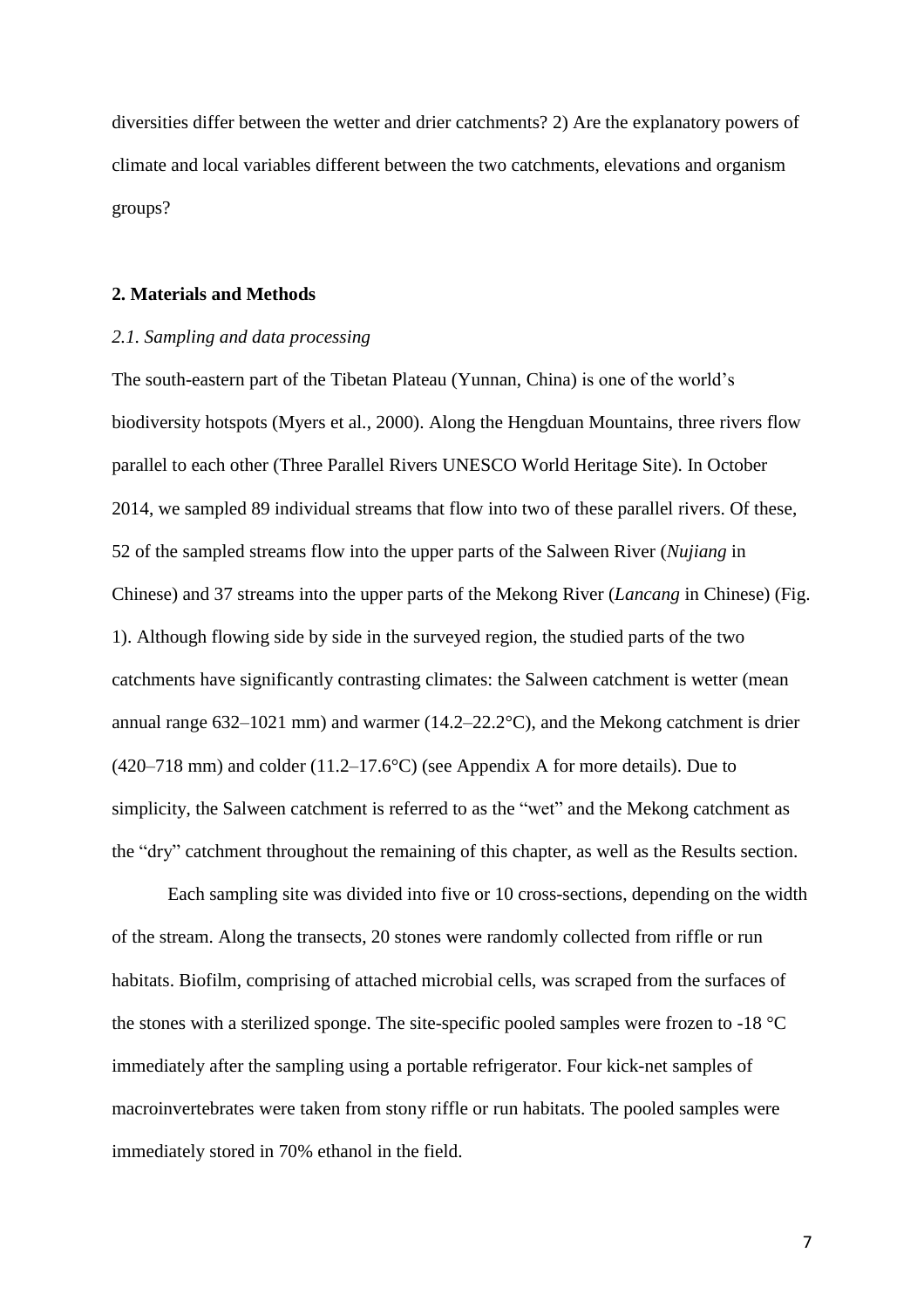At each site, longitude, latitude and elevation were recorded using a GPS device, and stream width, depth, shading percentage, current velocity, substratum particle size, water temperature, pH and conductivity were measured. At each site, water samples were taken and then preserved at -18 °C, until a number of chemical components (e.g. various nutrients and metals; see Appendix A) were analyzed in the laboratory. These physico-chemical variables are referred to as local variables throughout the remaining of the paper. The sampling and laboratory methods followed Wang et al. (2011).

Information on climatic variables for each site was collected from CHELSA Bioclim (http://www.chelsa-climate.org). Mean annual temperature, annual temperature range, annual precipitation and precipitation seasonality were selected to illustrate basic climatic conditions and used as climatic explanatory variables in statistical analyses. The list of explanatory variables included in the analyses is presented in Appendix A along with descriptive statistics.

## *2.2. Biological analyses*

For bacterial communities, we followed the same procedures as indicated in Wang et al. (2017). Briefly, genomic DNA was extracted from biofilm using a phenol chloroform method (Zhou, Bruns, & Tiedje, 1996). Bacterial 16S rRNA genes were amplified in triplicate using bacterial universal primers 515F and 806R targeting the V4 region. Positive PCR products were confirmed by agarose gel electrophoresis. PCR products from samples to be sequenced in the same MiSeq run were pooled at equal molality. The pooled mixture was purified with a QIAquick Gel Extraction Kit (QIAGEN Sciences, Germantown, MD, USA) and requantified with PicoGreen (Eugene, OR, USA). Sample libraries for sequencing were prepared according to the MiSeq Reagent Kit Preparation Guide (Illumina, San Diego, CA, USA). Overlapped paired-end sequences from Miseq were assembled using FLASH (Magoč &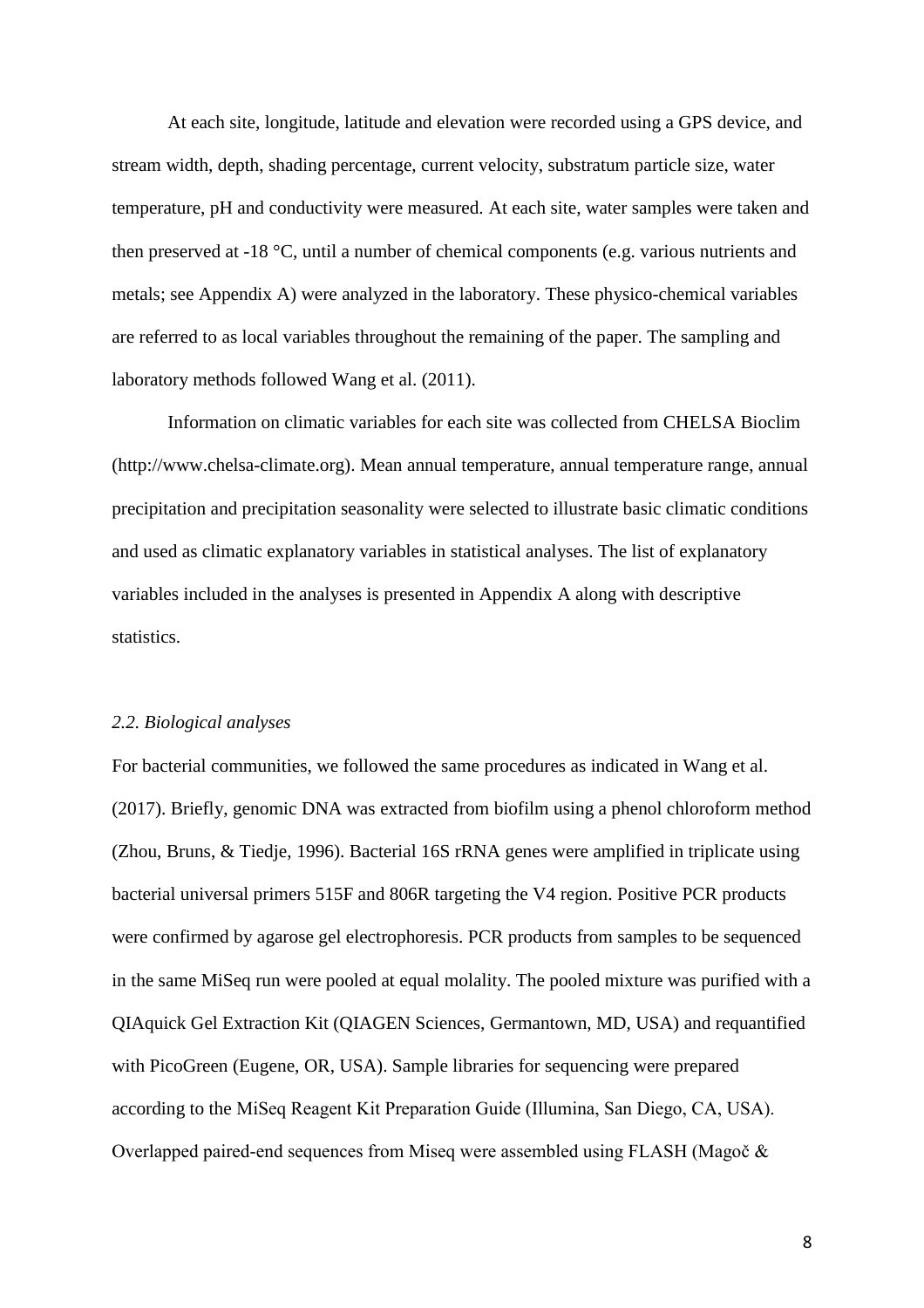Salzberg, 2011). Poorly overlapped and poor-quality sequences were filtered out before demultiplexing based on barcodes. Further, the sequences were clustered into OTUs at 97% pairwise identity with the seed-based uclust algorithm (Edgar, 2010). After chimeras were removed via Uchime against ChimeraSlayer reference database in the Broad Microbiome Utilities, representative sequences from each OTU were aligned to the Greengenes imputed core reference alignment V.201308 (DeSantis et al., 2006) using PyNAST (Caporaso et al., 2010). Taxonomic identity of each representative sequence was determined using the RDP Classifier (Wang, Garrity, Tiedje, & Cole, 2007) and chloroplast and archaeal sequences were removed. The bacterial dataset was rarefied to 10,000 sequences.

Macroinvertebrates were first sorted in the laboratory and subsequently identified to the genus level when possible using standard keys (Morse, Yang, & Tian, 1994). Genus level was the target taxonomic level here because there are no sufficient taxonomic keys for finerlevel identifications of macroinvertebrates for this region (see also Li et al., 2019). Genuslevel information is usually, however, highly congruent with species-level information (e.g. Mueller, Pander, & Geist, 2013).

## *2.3. Statistical analyses*

Prior to statistical analyses, singletons were removed (i.e. taxa occurring only at one site) from the bacterial and macroinvertebrate datasets to reduce noise. Bacterial and macroinvertebrate datasets were analyzed separately.

Permutational analysis of variance (PERMANOVA) and non-metric multidimensional scaling (nMDS) analyses were performed to detect whether communities differed between the wet and dry catchments. Hellinger distances (i.e. Hellinger-transformed abundance data with Euclidean distances) were used in the PERMANOVA analyses and Bonferroni-corrected p-values were used due to examining the differences in community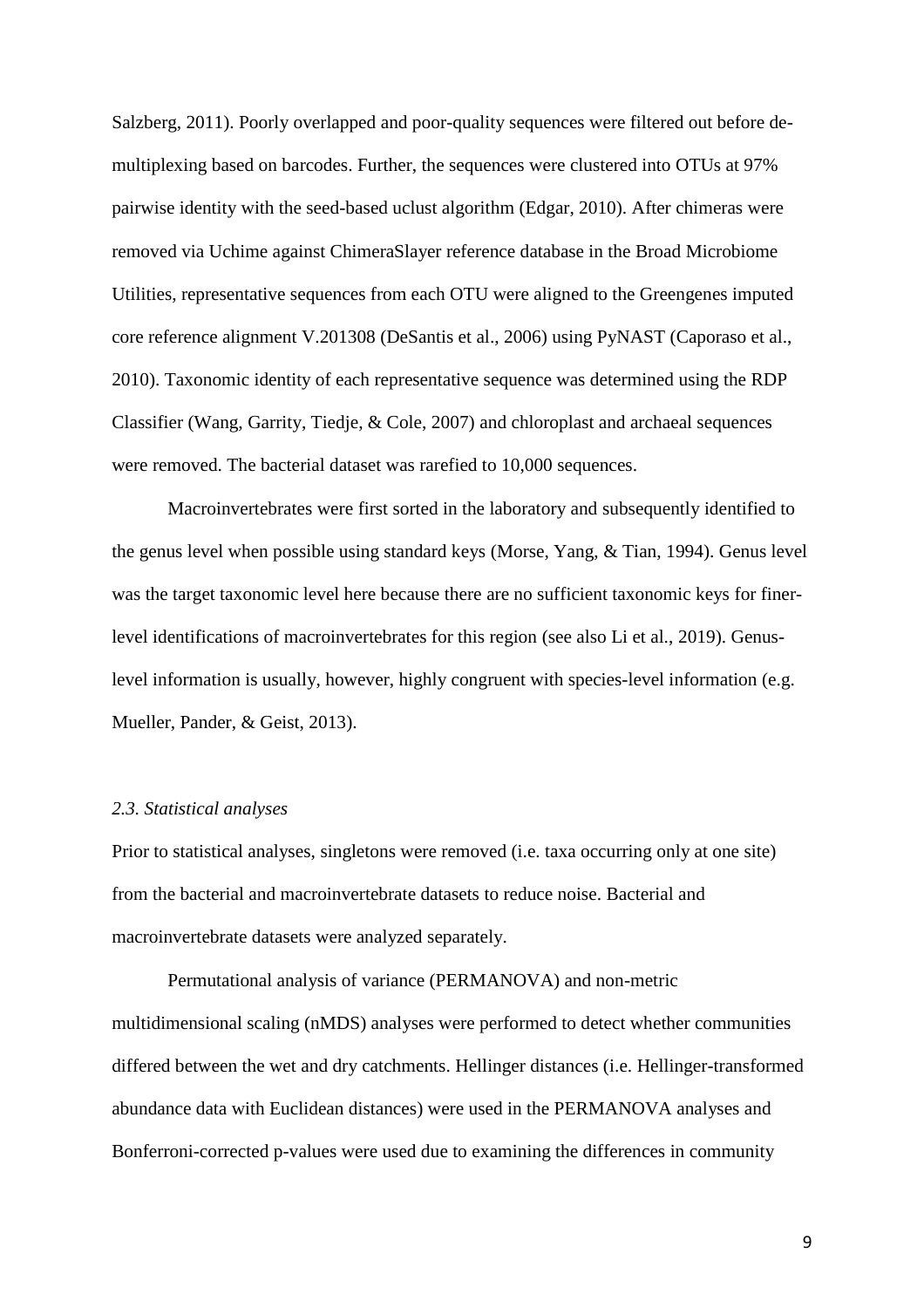structures between two groups. Mann-Whitney tests were performed to compare whether Shannon diversity, i.e. a measure of alpha diversity, differed between the two catchments. Community dissimilarity as illustrated by Hellinger distances (e.g. Legendre & De Cáceres, 2013) and Shannon diversity were investigated along the wet and dry elevational study transects using Spearman rank-based Mantel tests and linear models.

Variation partitioning analyses (Anderson & Gribble, 1998; Legendre & Legendre, 2012) were performed to reveal the effects of climatic and local variables on community structure and Shannon diversity. To rule out excessive effects of latitude (i.e. sites that were located very north or very south), only the parts of the catchments that overlapped in latitude were used in the variation partitioning analyses. Based on the mean latitude of the overlapping sampling sites, we formed two elevational bins (low and high). Response and explanatory variable matrices were then subset according to the two catchments (wet and dry) and the two elevational bins. In total, there were nine distinct groupings for both bacterial and macroinvertebrate communities: wet catchment, dry catchment, wet catchment – low elevational bin, wet catchment – high elevational bin, dry catchment – low elevational bin, dry catchment – high elevational bin, both catchments, both catchments – low elevational bin, and both catchments – high elevational bin. Climatic and local variables were used as two separate explanatory variable groups in the models where the catchments were considered separately, and catchment identity (catchment-ID) was added as a third explanatory variable group for models where both catchments were analyzed simultaneously. Adding the catchment-ID variable offered a way to acknowledge possible large-scale spatial patterns, perhaps illustrating differences in catchment-specific processes or dispersal across catchments (e.g. the effect of a mountain range; Dong et al., 2016), in the study area.

Before variation partitioning, principal component analysis (PCA) was performed to reduce the dimensions of measured metal and metalloid concentrations. The first two axes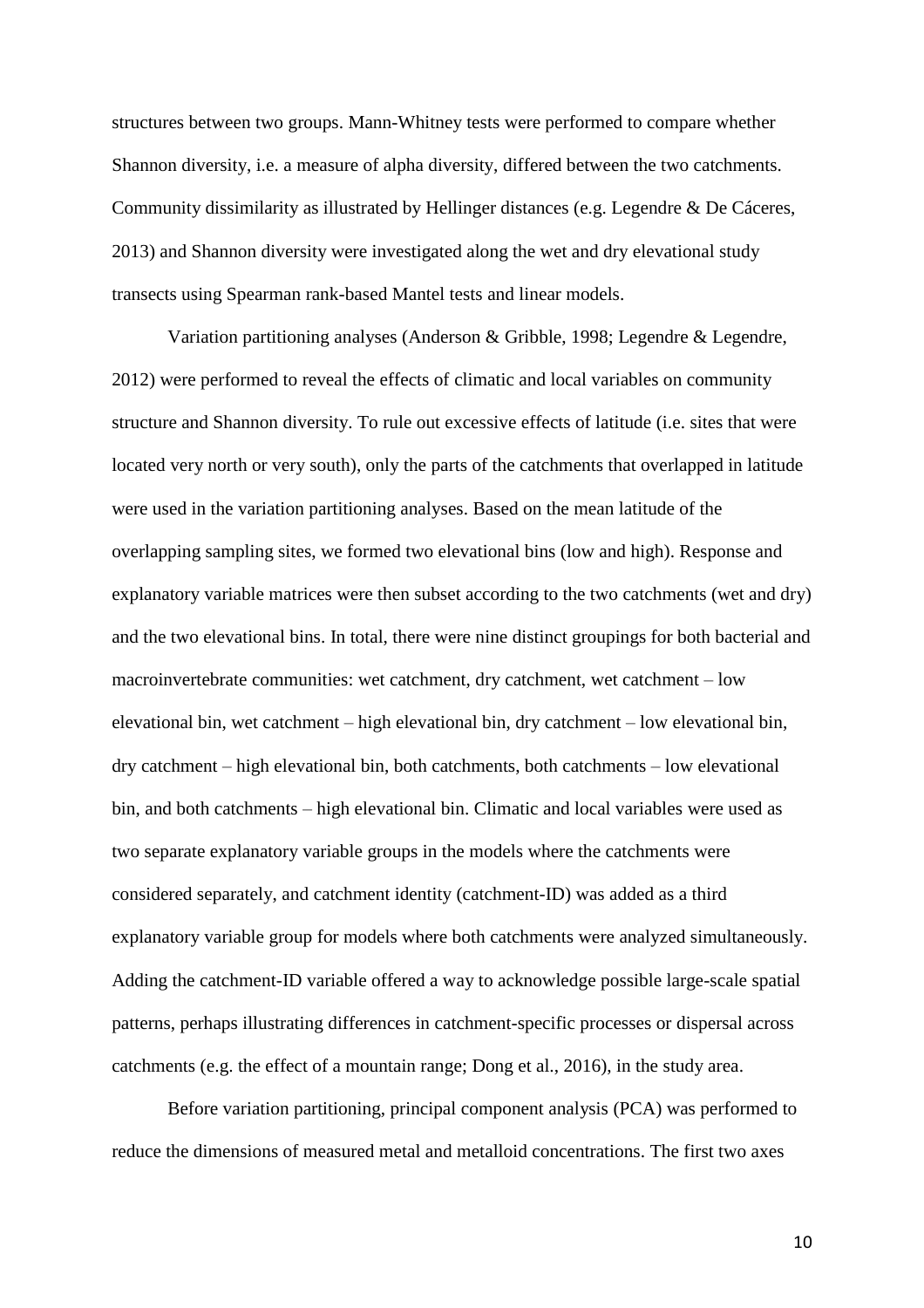were used as proxies for these elements. Other local variables (except pH) and climatic variables were log-transformed to better meet normal distributions. The biological abundance matrices were Hellinger-transformed. Local and climatic explanatory variables were selected with a forward selection method using function 'ordistep' in the R package vegan. For cases where no climatic or local variables were selected, annual mean temperature and/or DOC, i.e. the most common climatic and local variables selected, were forced into the models to get a general idea of how variation in the response variables is partitioned according to these rather basic abiotic drivers. For analyses including both catchments at the same time, catchment-ID was forced into the subsequent models. Adjusted  $R^2$  values were considered in the context of the variable selection and variation partitioning analyses (Peres-Neto, Legendre, Dray, & Borcard, 2006).

Spearman correlation tests were performed to analyze the relationship between proportions of explained variations for bacteria and macroinvertebrates. These analyses were conducted only with the pure and shared explanatory powers of climate and local variables, and the total explained variation by these fractions. The original variation partitioning analyses, which included catchment-ID as a third explanatory variable group, were reanalyzed for this purpose with only climate and local environment included, so that the explanatory powers of climate and local variables were better comparable across subsets of response variables. The relationships between bacterial and macroinvertebrate community dissimilarity illustrated by Hellinger distances and Shannon diversity were analyzed with Spearman rank-based Mantel and correlation tests, respectively, using the entire dataset (i.e. also sites that did not overlap in latitude).

All analyses were done in the R statistical environment (R Core Team, 2018) and using packages vegan (Oksanen et al., 2018), ggplot2 (Wickham, 2016) and Scatterplot3d (Ligges & Maechler, 2003).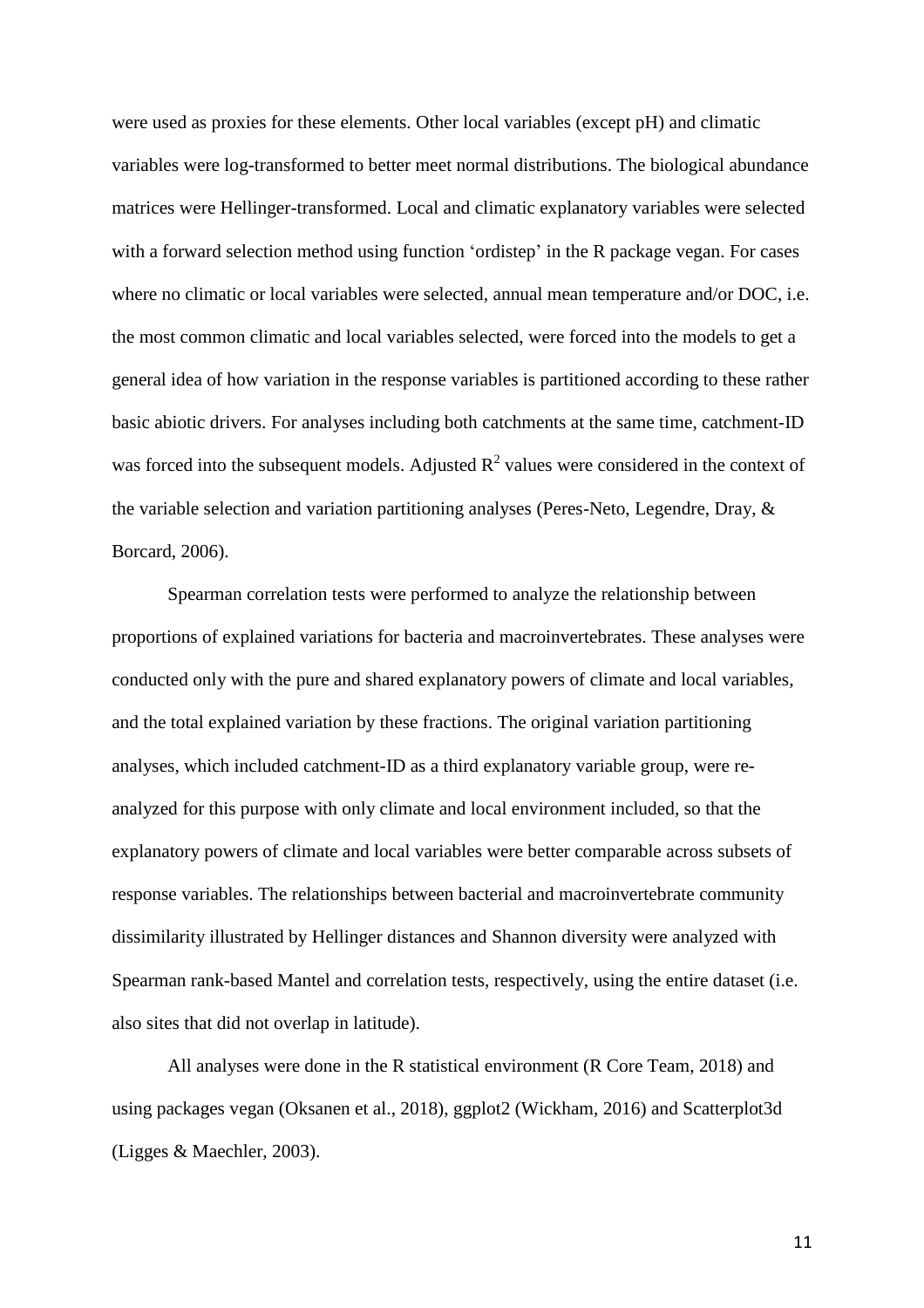#### **3. Results**

Altogether, 5025 bacterial OTUs and 98 macroinvertebrate taxa were analyzed from the two catchments. NMDS plots illustrated that the community structures of both bacteria and macroinvertebrates differed between the dry and wet catchments (Fig. 2a and b), which was also confirmed by PERMANOVA ( $p = 0.001$  for both cases). For both taxonomic groups, community dissimilarity showed increasing trends with increasing elevational distances in both catchments (Fig. 2c and d). Based on Mantel tests, the elevational distance-decay relationships were positive and statistically significant (Mantel rho =  $0.419$ , p =  $0.001$  and Mantel rho  $= 0.424$ ,  $p = 0.001$  for bacteria in the wet and dry catchments, respectively; Mantel rho =  $0.137$ , p =  $0.019$  and Mantel rho =  $0.387$ , p =  $0.001$  for macroinvertebrates in the wet and dry catchments, respectively). There were partly contrasting relationships between Shannon diversity and elevation for the two catchments and the two organism groups, but they were not statistically significant, except for macroinvertebrate diversity and elevation in the wet catchment (adj.  $R^2 = 0.060$ ,  $p = 0.044$ ; Fig. 2e and f). Mann-Whitney test showed that Shannon diversity of bacteria differed between the two catchments ( $p < 0.001$ ), but that was not the case for macroinvertebrate diversity ( $p = 0.819$ ).

The variation partitioning analyses showed that the explanatory variables accounted for 0–61% and 3–26% of variation in Shannon diversity and community structure, respectively (Fig. 3). Much of the explained proportions were linked to pure effects of local and climate variables, and their shared contribution. Pure climate and local fractions generally explained more of variation in community structure and diversity for macroinvertebrates than for bacteria. The catchment-ID usually was not associated with patterns in diversity or community structure of either of the two groups, but for macroinvertebrate Shannon diversity in the high elevational bins, there were notable, pure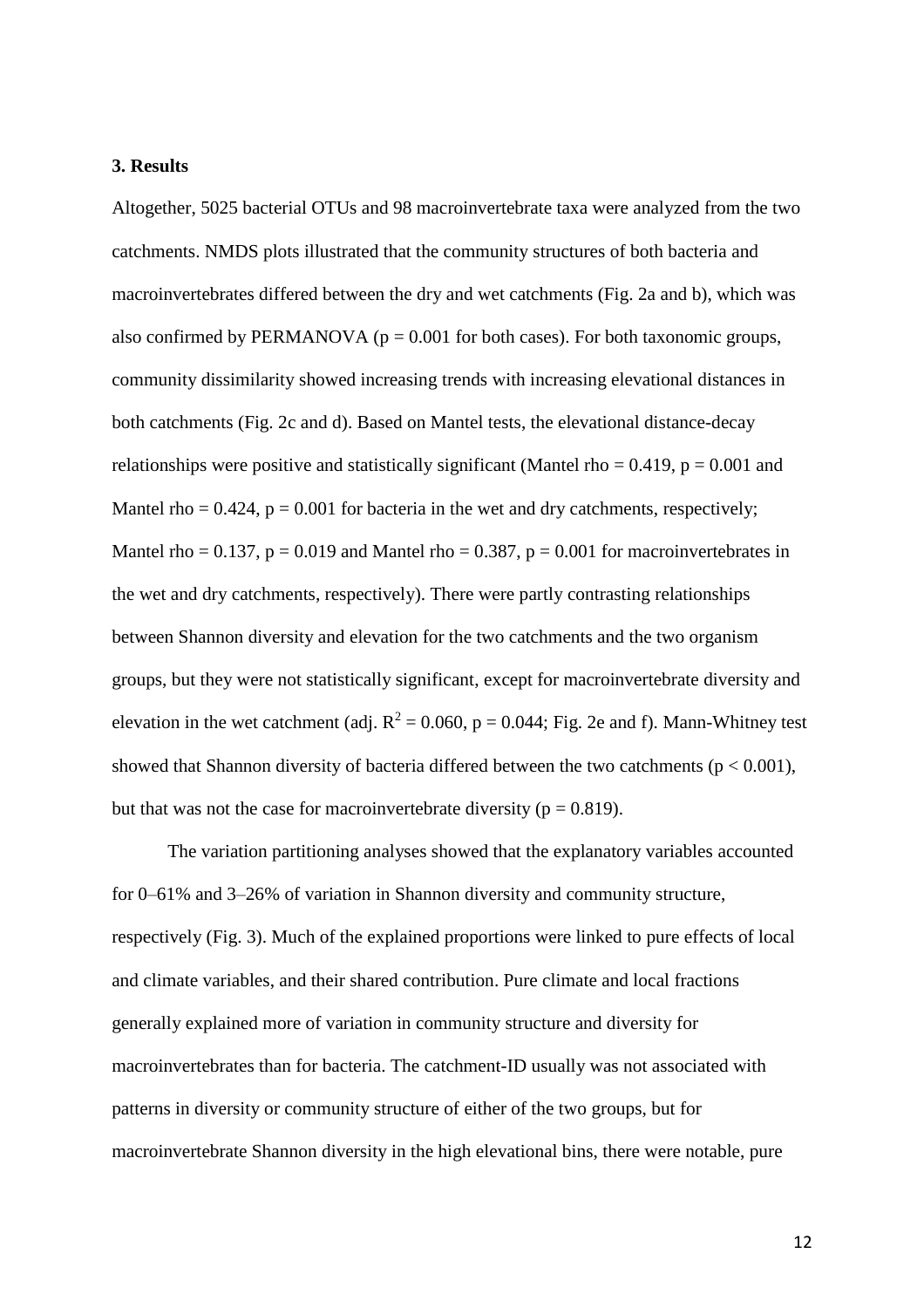catchment-related patterns. In general, the variations in community structures and diversities could be better explained in the higher than the lower elevational bins. When considering the catchments separately, more of the variations in our response variables could be explained in the dry than in the wet catchment. Thus, there were regional differences in the amounts of explained variations in our response variables, and the differences were observed between catchments and elevational bins (i.e. within catchments). Details on selected explanatory variables, and results of variation partitioning and fraction tests are presented in Appendix B.

More of the variations in macroinvertebrate community structures and diversity could be explained than those of bacteria. Sums of explained proportions for community structures were 147.2 and 94.3, and for Shannon diversity 249.2 and 156.6 for macroinvertebrates and bacteria, respectively. Macroinvertebrates were thus more strongly associated with climate, local variables and catchment-ID compared with bacteria. Despite of the different amounts of explained proportions, based on visual inspection, there seemed to be a similar response of the organism groups to the explanatory variables (Fig. 3). When considering only the effects of climate and local variables, the similarity of response was clearest for local variables with Shannon diversity (Spearman rho =  $0.304$ , p =  $0.124$ ; Fig. 4a) and for climate with community structure (Spearman rho =  $0.584$ , p =  $0.017$ ; Fig. 4b). Total explanatory powers (i.e. pure and shared effects of climatic and local variables) were positively associated with bacteria and macroinvertebrates, being clearer for community structure (Spearman rho = 0.734,  $p = 0.003$ ) than Shannon diversity (Spearman rho = 0.05,  $p = 0.552$ ).

Shannon diversity of macroinvertebrates and bacteria were positively correlated with each other across all sites in the dry catchment (Spearman rho =  $0.150$ , p =  $0.010$ ), but there was no significant relationship between diversity of the two organism groups in the wet catchment (Fig. 5a). Based on Mantel tests, community dissimilarities of bacteria and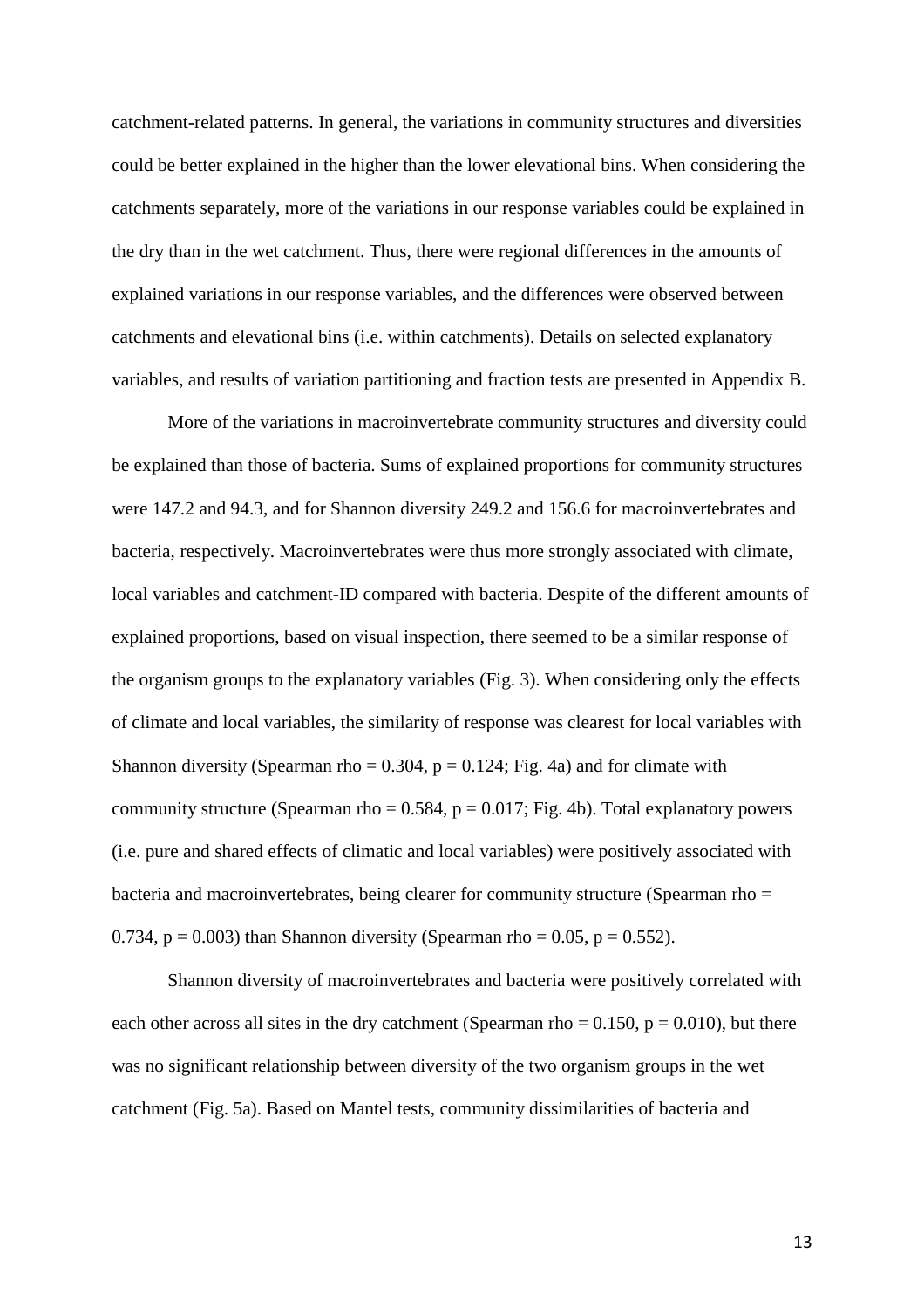macroinvertebrates were positively correlated in the dry (Mantel rho =  $0.178$ , p =  $0.001$ ), but less clearly in the wet catchment (Mantel rho =  $0.027$ , p =  $0.028$ ; Fig. 5b).

## **4. Discussion**

The ongoing climate change necessitates increased understanding of the relationship between biodiversity patterns and environmental variation (Bardgett et al., 2008; Bradford et al., 2019; Parmesan, 2006). Simultaneous examinations of microscopic and macroscopic organisms at broad spatial scales provide important insights into biodiversity patterns (Shade et al., 2018). Here, we studied microscopic (i.e. bacteria) and macroscopic (i.e. macroinvertebrates) stream organisms in a setting of two neighboring subtropical catchments with significantly contrasting climatic conditions. The proximity of the two catchments suggests that they share the regional species pools for both biotas, which was evidenced by the fact that we saw no clear signs of catchment or mountain related spatial constraints in our response variables.

For both organism groups, a larger share of variation in Shannon diversity and community structure could be explained in the drier and colder than in the wetter and warmer catchment, and at higher than at lower elevations. If we assume that drier climatic conditions are more challenging for aquatic organisms than wetter ones, the drier catchment can, in this sense, be considered as a comparatively harsh environment (see also Chase, 2007). Furthermore, the drier catchment also has colder temperatures, while the wetter catchment is warmer, strengthening the harsh–benign separation between the two catchments. Likewise, higher elevations tend to have more challenging conditions than lower elevations in terms of stronger current velocity, colder temperatures and decreased water availability due to smaller catchment sizes. Thus, in addition to the dry catchment, the higher elevational bin can also be seen as an example of naturally harsh conditions. However, the meaning of "harshness" varies for different species: some species – be they microscopic or macroscopic – are better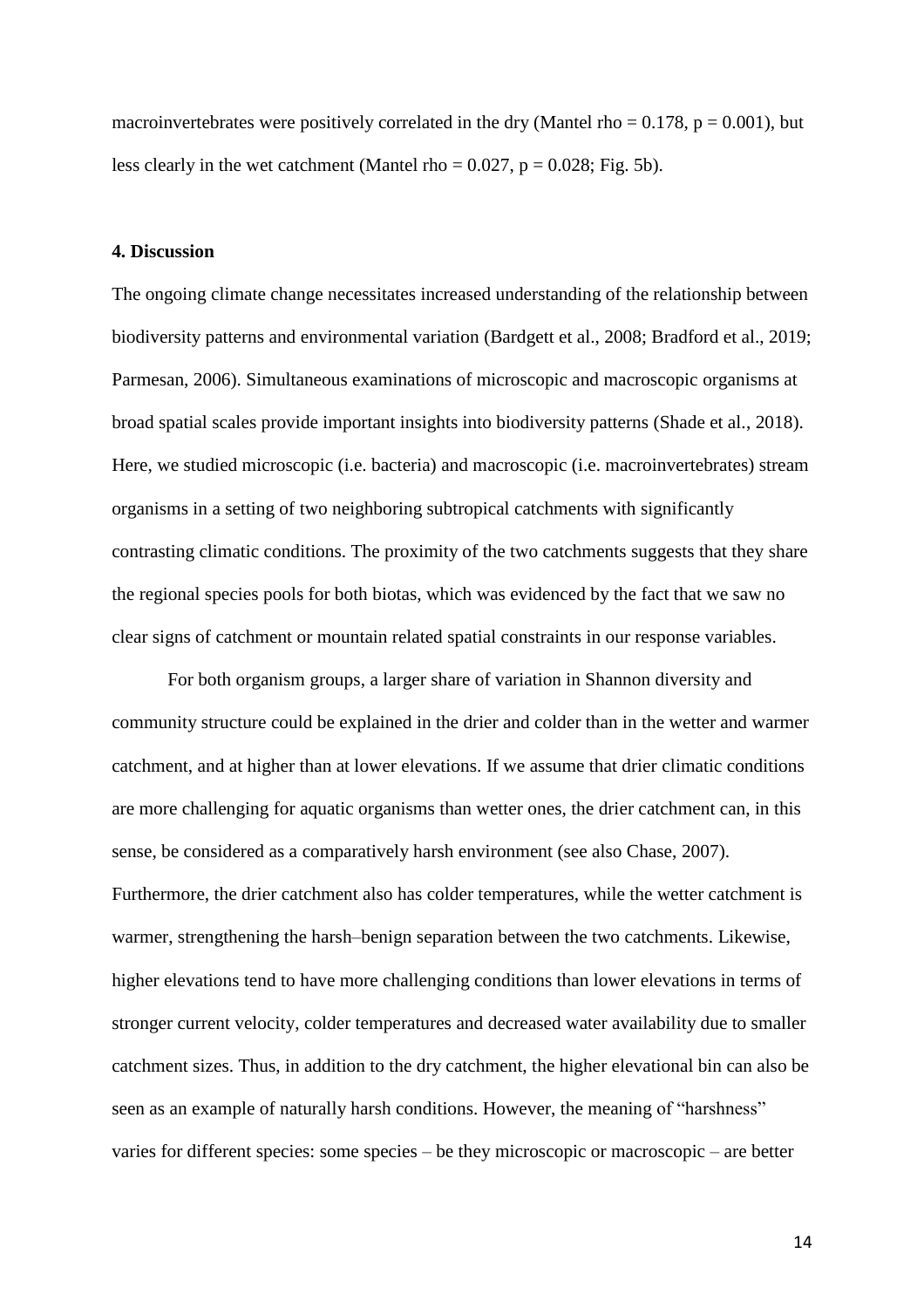adapted to, for instance, wetter or colder conditions than others. Our findings nevertheless suggest that community diversity in drier and colder conditions was more strongly driven by deterministic environmental filtering processes, while wetter and warmer environments fostered more stochastic events in community assembly. Our findings based on observational field data somewhat agree with the results from an experimental study, where extreme harshness (i.e. drought) was linked to higher similarity in communities and benign (i.e. wetter) conditions were associated with higher site-to-site variation and stochasticity (Chase, 2007). However, a higher influence of determinism in stable wetlands and stochasticity in dynamic wetlands were reported for the impact of hydroperiod to diversity (Daniel et al., 2019). These contrasting results may be due to the different taxonomic groups, biodiversity metrics or environmental contexts, such as the stronger differences in hydrologic conditions in Daniel et al.'s (2019) study compared to this study. Nevertheless, the support from both field observations (this study) and experiments (Chase, 2007) implies that comparatively harsh conditions have the potential to act as strong environmental filters, while there may be more room for random events in more benign conditions (see also Li et al., 2019). It is nevertheless important to keep in mind that any results based on actual field data provide insights that are highly context dependent. Comparative study settings, such as in this study, should be interpreted in the proper spatial context. For instance, "wet" or "warm" conditions in our study region might be something different in another region.

Interestingly, the idea that deterministic processes likely dominate in comparatively harsh (here, drier and colder) conditions is supported by the observed relationships between bacterial and macroinvertebrate Shannon diversities and community structures in the two catchments. For Shannon diversity, bacteria and macroinvertebrates were positively associated only in the drier and colder catchment. For community structure, bacteria and macroinvertebrates were always significantly associated with each other, but their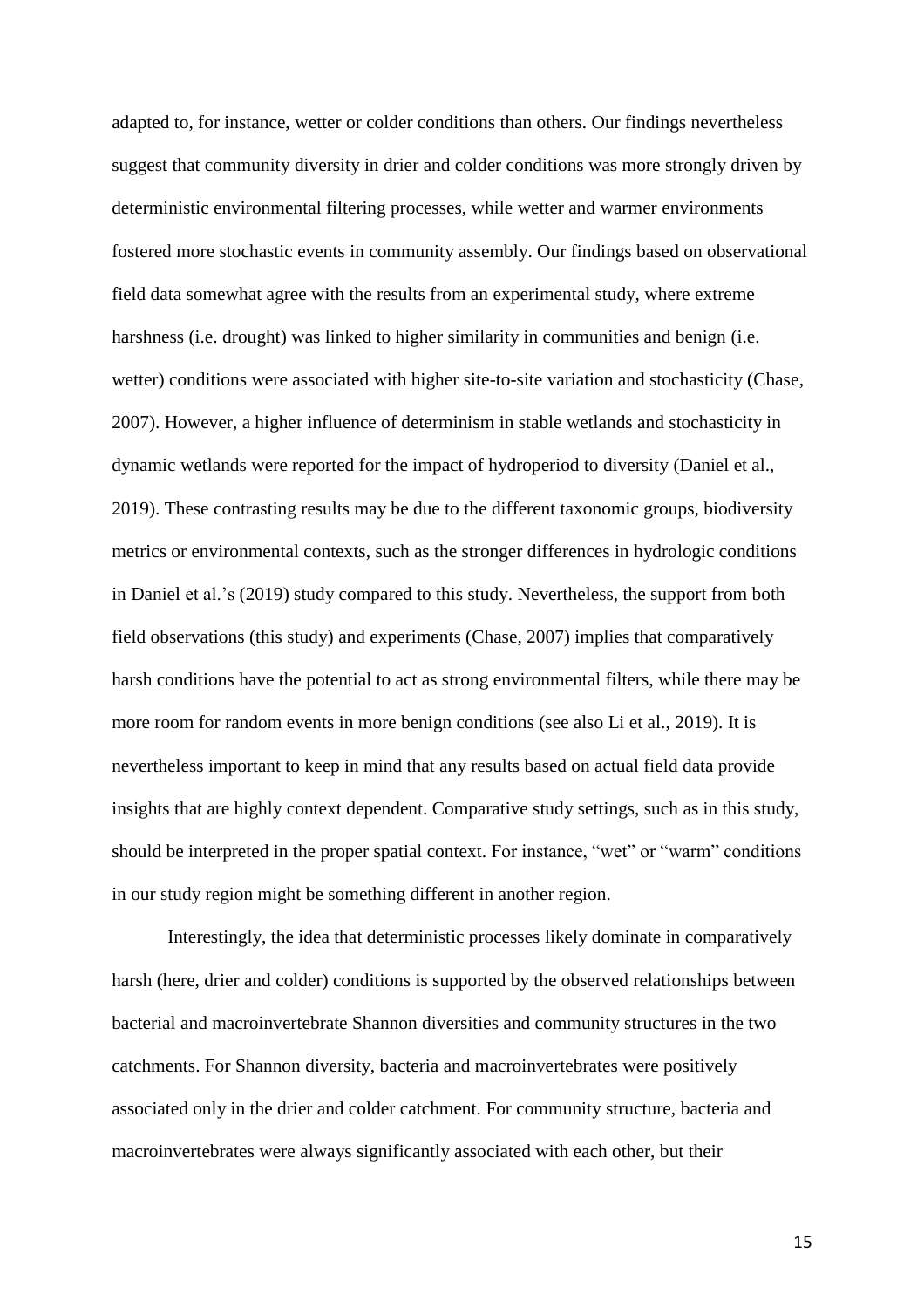associations were much stronger in the drier and colder than the wetter and warmer system. Such consistent decoupled biological associations under contrasting climate conditions were further supported by elevational distance-decay relationships of macroinvertebrates, which showed stronger relationships in the comparatively harsher conditions compared to the wetter and warmer conditions. These findings point to the fact that although distance decay is a general phenomenon (Hanson, Fuhrman, Horner-Devine, & Martiny, 2012; Nekola & White, 1999; Soininen, McDonald, & Hillebrand, 2007), its strength may vary across climatic conditions and among biologically distinct organism groups even when the spatial context is the same (see also Astorga et al., 2012; Ma et al., 2017).

Community structures and Shannon diversity of macroinvertebrates were more constrained by the studied environment compared with those of bacteria. Conversely, bacteria showed more unexplained variation, possibly resulting from stochastic processes. Similar findings that smaller organisms show more stochastic and larger organisms more deterministic patterns were also reported across a set of boreal lakes (Soininen et al., 2013) and tropical bromeliad water tank habitats (Farjalla et al., 2012). These earlier studies suggested that faster population dynamics, stronger dispersal and challenges in sampling microbes in the field are possible reasons why smaller organisms show more stochastic patterns than larger organisms. However, larger organisms have been reported to show more stochastic and microbes more deterministic patterns in freshwater and forest soil ecosystems (Astorga et al., 2012; Beisner et al., 2006; Zinger et al., 2019). These contrasting findings may be related to the different spatial contexts examined. Across multiple waterbodies and varying landscapes (Astorga et al., 2012; Beisner et al., 2006), the effect of body size on organisms tracking suitable environmental conditions may be opposite to a more restricted study setting (e.g. mountain streams in two parallel catchments). Also, differences in the spatial scale examined are likely to be another reason for such contrasting findings. For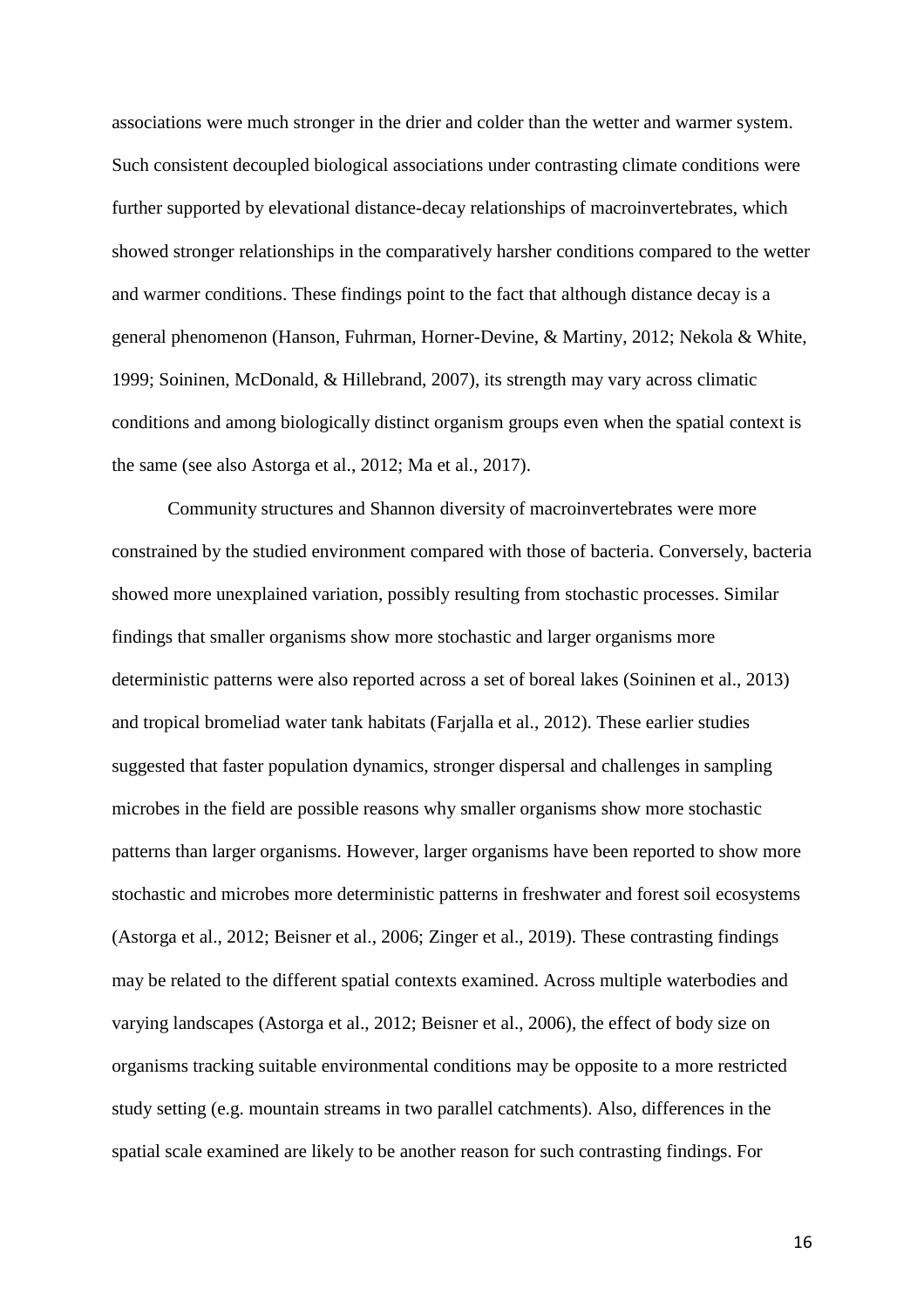instance, Zinger et al. (2019) studied a 12 ha forest soil plot, whereas our spatial extent covered thousands of square kilometers. It is thus likely that the relationship between body size and the chief assembly process may also depend on the spatial scale studied: at comparatively large spatial scales (e.g. Soininen et al., 2013; this study), smaller-sized organisms were mainly driven by stochastic events, but at a very small spatial scale, largersized organisms showed stronger signs of stochasticity (Zinger et al., 2019). The effect of the spatial scale when inferring assembly processes has gained well-deserved attention in recent years (Heino, 2011; Soininen, 2012; Viana & Chase, 2019), providing further support for the idea that the relationship between body size and the dominating assembly process (determinism vs. stochasticity) is probably dependent on the spatial scale and environmental context of investigation. Ultimately, microscopic organisms live and perceive their environment in a much finer scale than larger organisms (Azovsky, 2002). Thus, when concentrating on microhabitat conditions of the biofilm and stone surfaces, the importance of deterministic processes for microbial community assembly would likely be different compared to our current findings, which were based on broad-scale investigations. Also, the sheer diversity of bacterial OTUs is another possible reason why our models could not explain bacterial diversities and community structures as well as they did for macroinvertebrates, which is a less diverse group of organisms.

Despite the differences in deterministic and stochastic assembly patterns between bacteria and macroinvertebrates, their responses to environmental variables were spatially similar, which the relatively high level of stochasticity in bacterial diversity could not hide. Spatially similar diversity patterns were also recently reported for birds, plants and macroinvertebrates across wetlands with differing hydroperiods (Daniel et al., 2019). The comparatively similar patterns of bacteria and macroinvertebrates were especially evident in the relationships between community structures' responses to climate and, to a lesser degree,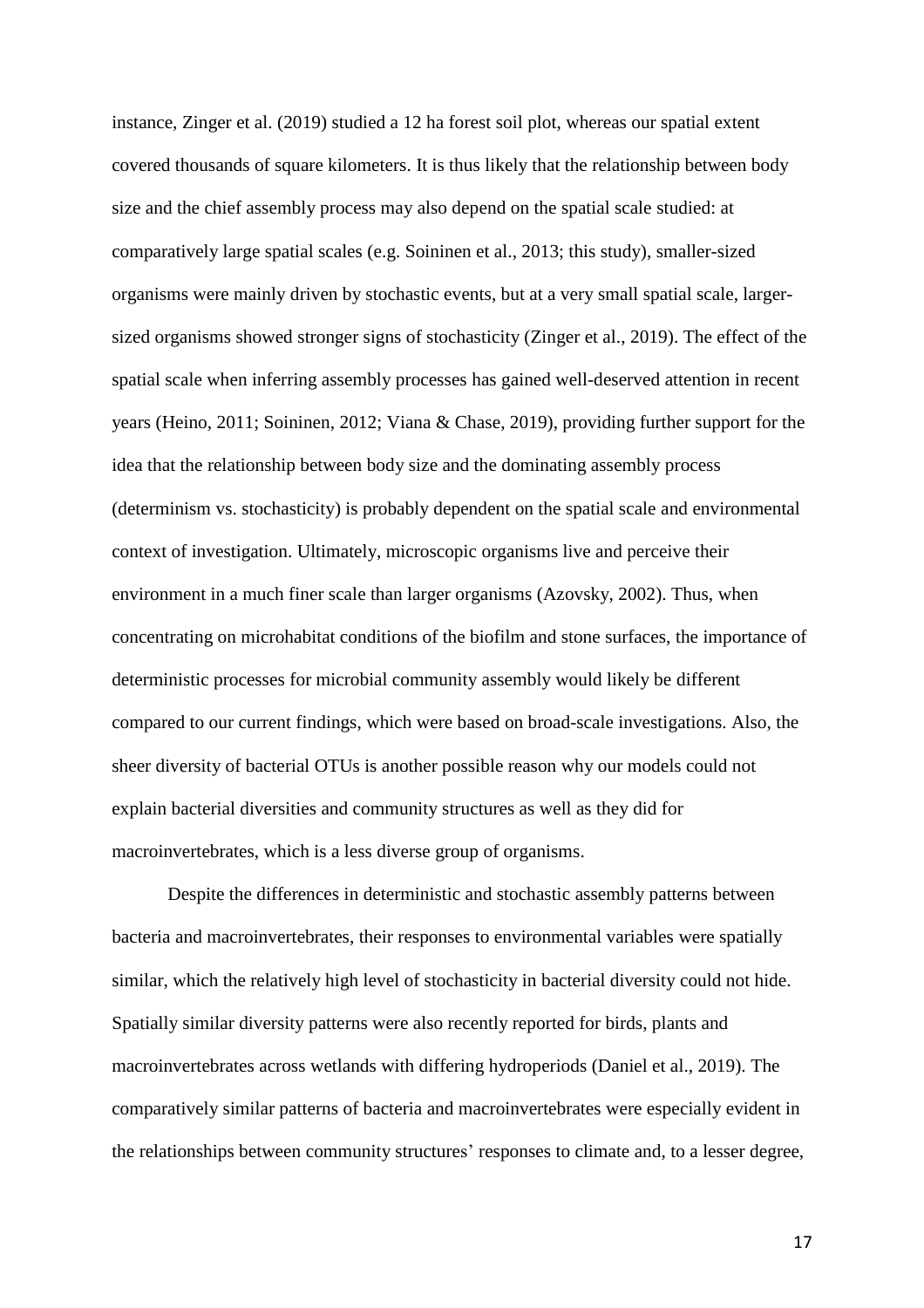between Shannon diversity and local variables. These findings have two implications. First, congruent responses of community structures of two distinct organism groups suggest that beta diversity (e.g. variation in community structure) is more reliable in describing overall biodiversity-environment relationships than alpha diversity (e.g. Shannon diversity) (Socolar, Gilroy, Kunin, & Edwards, 2015). Second, climatic signal in biological associations is stronger than that of contemporary environments (e.g. "snapshot" local variables). Our results imply that local environments may regulate alpha diversity, but climate controls the spatial turnover of community composition across a region. Furthermore, a recent study revealed that finer taxonomic resolutions showed patterns associated more strongly with local variables and less with climatic variation, suggesting that climatic preferences are evolutionary older than local environmental preferences (Yeh, Soininen, Teittinen, & Wang, 2019). The fact that climate was a rather strong determinant of congruent patterns in bacterial and macroinvertebrate communities indicates that climatic preferences may indeed be evolutionary signals in both organism groups.

We considered two biological groups with different body sizes and two catchments with comparatively contrasting climates. Such parallel, neighboring catchments are rarely found elsewhere. The consistent patterns observed suggest that drier and colder climatic conditions promote deterministic community assembly, macroorganisms are more deterministic than microorganisms, and climatic signal is generally stronger in beta diversity than in alpha diversity. However, our findings are not immune to the limits of our methods and other study-specific decisions, such as unmeasured but important environments, unaccounted biological interactions, and study habitats and organism groups selected. Overall, the high amount of unexplained variation in models, in addition to the possibility of prevalence of stochastic processes, can also indicate that not all relevant environmental variables were measured or that there were unacknowledged biotic interactions (e.g. Vellend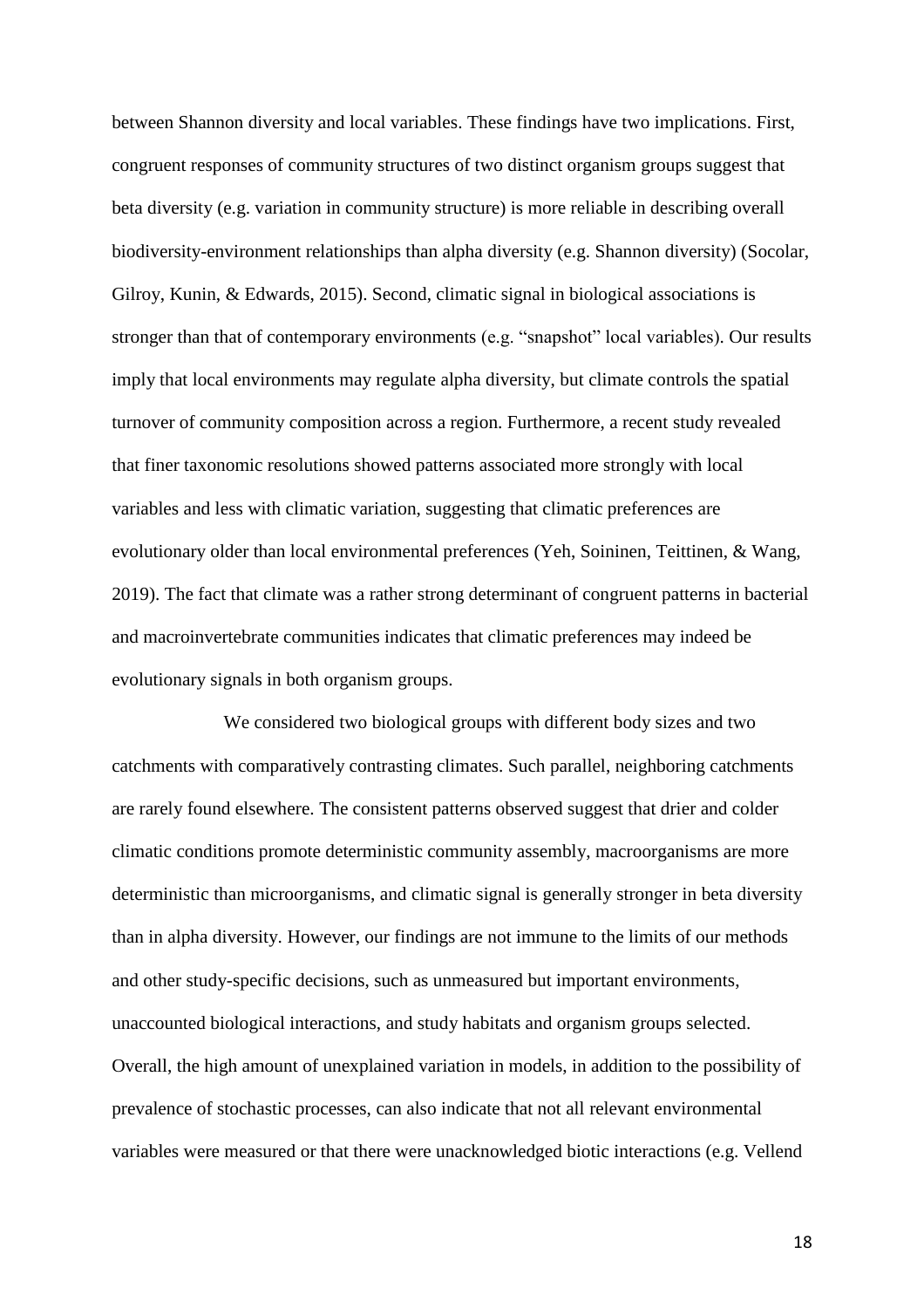et al., 2014). In our case, the comparatively large set of physico-chemical and climatic variables was likely sufficient and ecologically relevant for both bacteria and macroinvertebrates (cf. Besemer, 2015; Pajunen et al., 2017; Rocha et al., 2018; Sandin & Johnson, 2004). Thus, the unexplained proportions of variations in the response variables probably stemmed more from stochastic processes and less from not-measured explanatory variables. Future studies should incorporate biotic interactions, more organism groups and various types of ecosystems to the assessment of the roles of climatic conditions on biodiversity. Furthermore, due to lack of reliable estimations of anthropogenic land use in our study region, we could not study relationships between anthropogenic land use, climatic conditions and biodiversity (e.g. Peters et al., 2019), leaving another important research avenue for the future.

To conclude, biodiversity in the subtropical region of the Tibetan plateau is likely to be more vulnerable to climatic and climate-driven environmental changes in areas with harsher (i.e. drier and colder) climatic conditions compared to areas with more benign (i.e. wetter and warmer) conditions. Regarding body sizes, communities consisting of larger-sized organisms will likely show stronger responses to climate change in mountain stream ecosystems, possibly leading to altered food web dynamics (e.g. Frauendorf et al., 2019), compared to microscopic organisms. Microscopic and macroscopic organisms, however, may show spatially similar responses to environmental changes, with aquatic communities in general being vulnerable to the effects of the ongoing global change. Overall, future biodiversity in mountain regions will depend on how speciation, dispersal and refugia respond to climate change (Antonelli et al., 2018), and how the interplay between human activities and climatic conditions shapes these ecosystems (Peters et al., 2019).

## **Acknowledgements**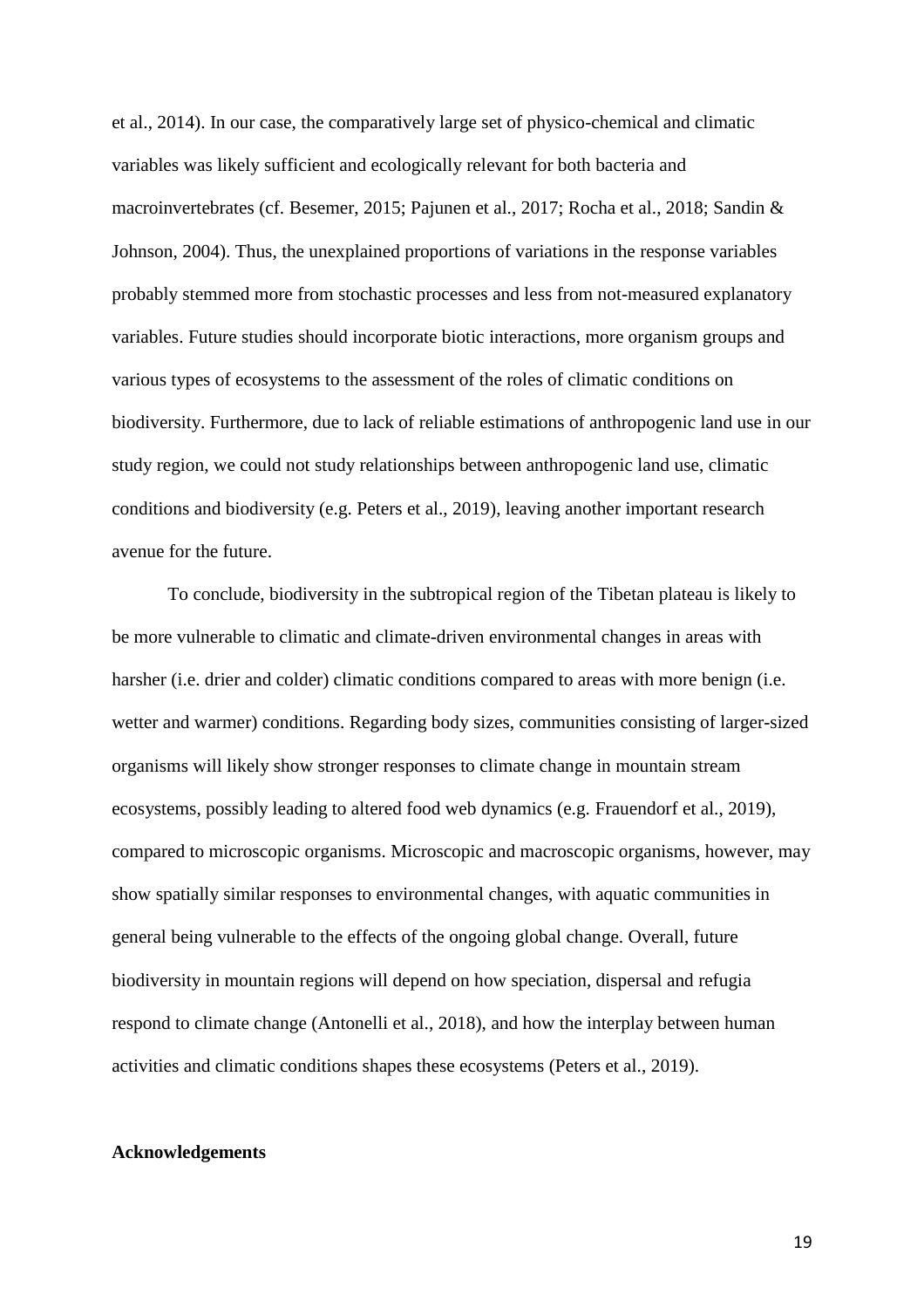We acknowledge M. Luo and C. Qin for their help in field sampling. This study was supported by NSFC (41871048, 91851117, 41571058), the National Key Research and Development Program of China (2017YFA0605203), CAS Key Research Program of Frontier Sciences (QYZDB-SSW-DQC043), and the Chinese Academy of Sciences President's International Fellowship Initiative (2018PS0007). The field trip was partly supported by Air and Water Conservation Fund (GEFC12-14, National Geography of Science).

## **Author contributions**

JW conceived the idea with contribution from AV. JW conducted field sampling and provided the data. JW performed the bioinformatic analyses. WZ and AV performed the statistical analyses. AV wrote the manuscript with contributions from all authors. All authors contributed to the intellectual development of this study.

## **Conflict of interest**

The authors declare no conflict of interest.

#### **References**

- Anderson M.J., Gribble N.A. (1998). Partitioning the variation among spatial, temporal and environmental components in a multivariate data set. Australian Journal of Ecology, 23, 158–167.
- Antonelli A., Kissling W.D., Flantua S.G.A., Bermúdez M.A., Mulch A., Muellner-Riehl A.N., … Hoorn C. (2018). Geological and climatic influences on mountain biodiversity. Nature Geoscience, 11, 718–725.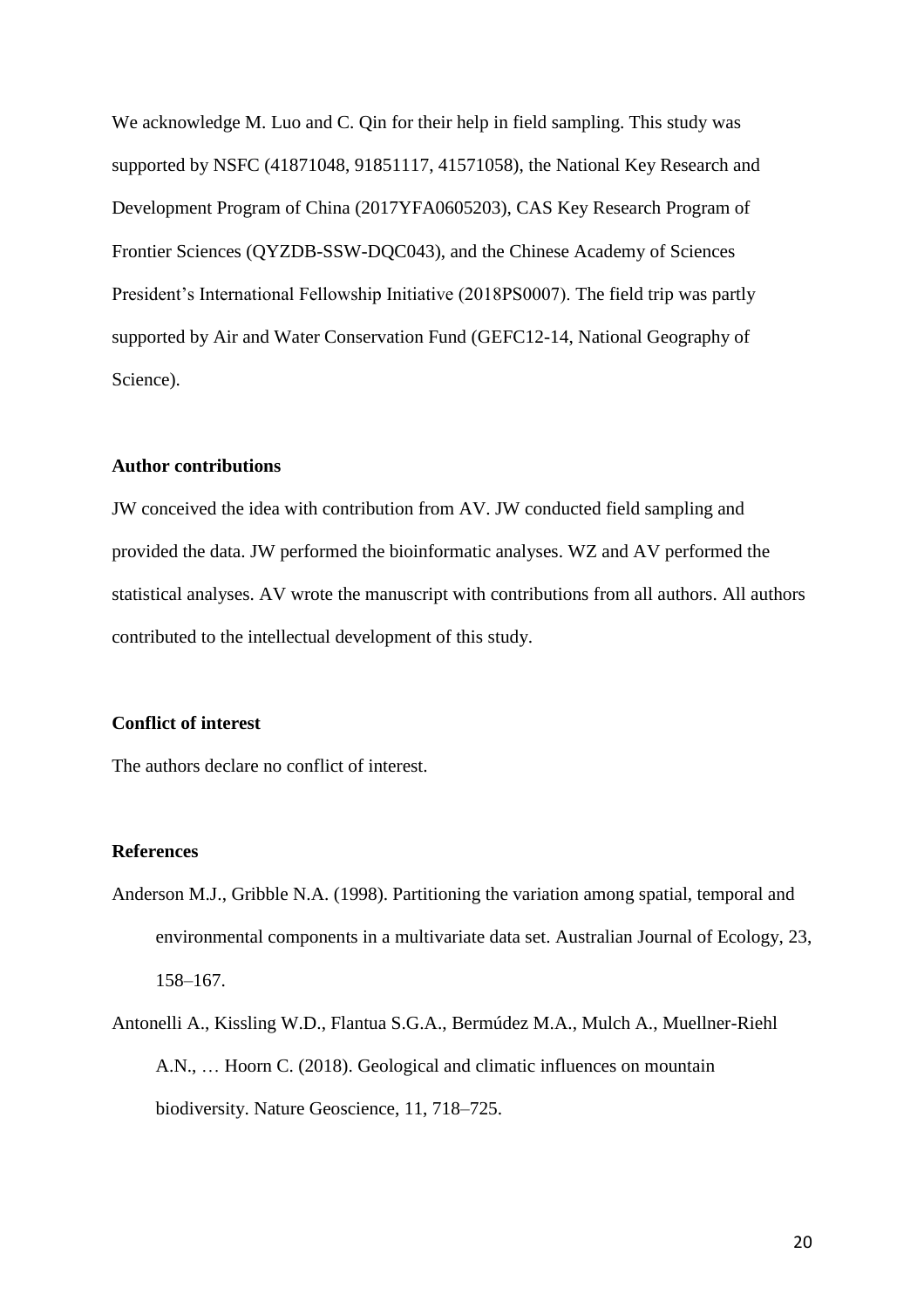- Astorga A., Oksanen J., Luoto M., Soininen J., Virtanen R., Muotka T. (2012). Distance decay of similarity in freshwater communities: do macro- and microorganisms follow the same rules? Global Ecology and Biogeography, 21, 365–375.
- Azovsky A.I. (2002). Size-dependent species-area relationships in benthos: is the world more diverse for microbes? Ecography, 25, 273–282.
- Bardgett R.D., Freeman C., Ostle N.J. (2008). Microbial contributions to climate change through carbon cycle feedbacks. The ISME Journal, 2, 805–814.
- Beisner B.E., Peres-Neto P.R., Lindström E.S., Barnett A., Lorena Longhi M. (2006). The role of environmental and spatial processes in structuring lake communities from bacteria to fish. Ecology, 87, 2985–2991.
- Besemer K. (2015). Biodiversity, community structure and function of biofilms in stream ecosystems. Research in Microbiology, 166, 774–781.

Brown J.H. (1995). Macroecology. University of Chicago Press, Chicago, IL.

- Brown B.L., Sokol E.R., Skelton J., Tornwall B. (2017). Making sense of metacommunities: dispelling the mythology of a metacommunity typology. Oecologia, 183(3), 643–652.
- Butchart S.H.M., Walpole M., Collen B., van Strien A., Scharlemann J.P., Almond R.E., … Watson R. (2010). Global biodiversity: Indicators of recent declines. Science, 328, 1164–1168.
- Caporaso J.G., Bittinger K., Bushman F.D., DeSantis T.Z., Andersen G.L., Knight R. (2010). PyNAST: a flexible tool for aligning sequences to a template alignment. Bioinformatics, 26, 266–267.
- Cardinale, B.J., Duffy, E., Gonzalez, A., Hooper, D.U., Perrings, C., Venail, P., … Naeem S. (2012). Biodiversity loss and its impact on humanity. Nature, 486, 59–67.
- Chapin III F.S., Zavaleta E.S., Eviner V.T., Naylor R.L., Vitousek P.M., Reynolds H.L., … Díaz S. (2000). Consequences of changing biodiversity. Nature, 405, 234–242.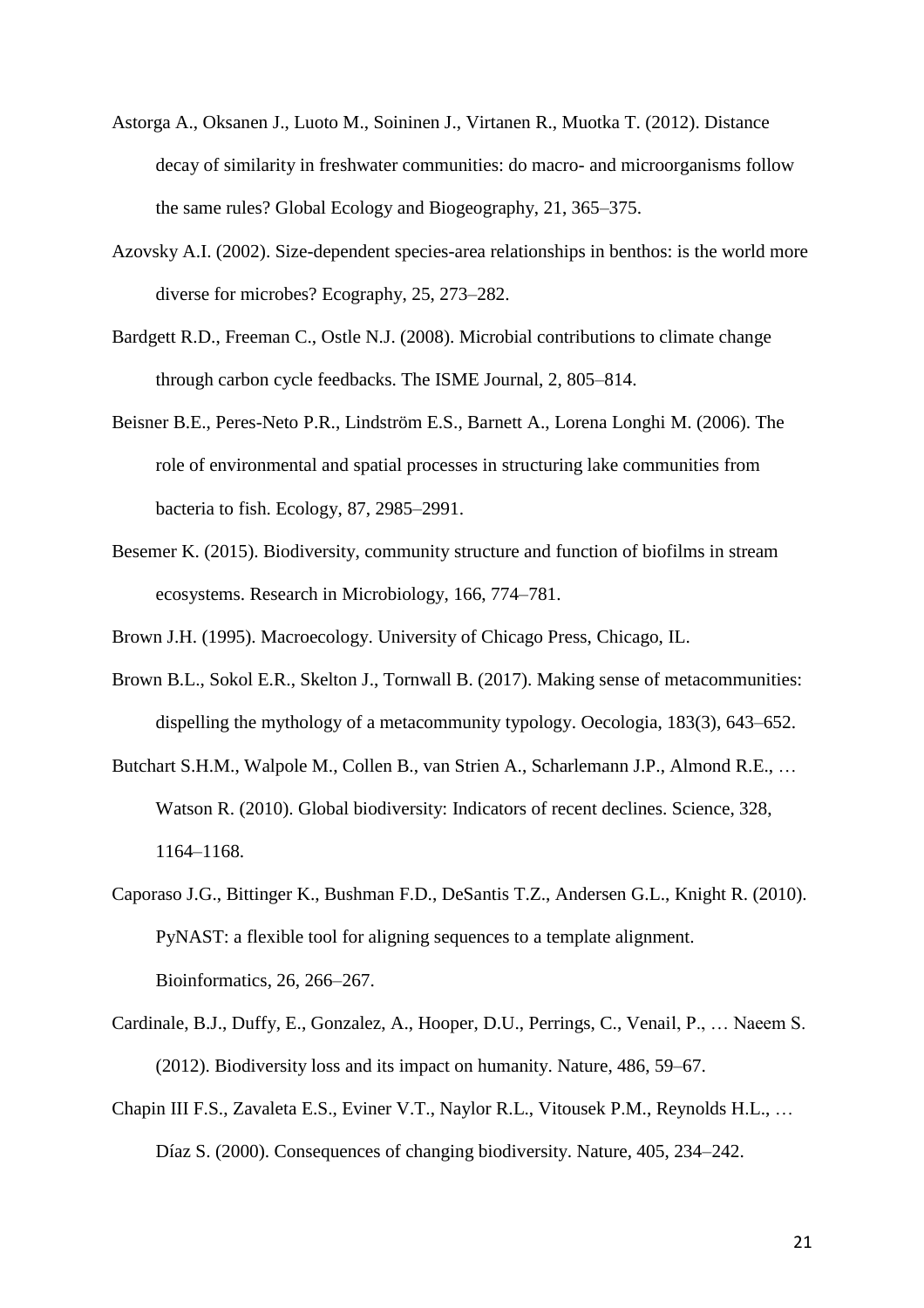- Chase J.M. (2007). Drought mediates the importance of stochastic community assembly. Proceedings of the National Academy of Sciences, 104(44), 17430–17434.
- Chase J.M., Leibold M.A. (2003). Ecological Niches. University of Chicago Press, Chicago, IL.
- Chase J.M., McGill B.J., McGlinn D.J., May F., Blowes S.A., Xiao X., … Gotelli, N.J. (2018). Embracing scale-dependence to achieve a deeper understanding of biodiversity and its change across communities. Ecology Letters, 21, 1737–1751.
- Chen I., Hill J.K., Ohlemüller R., Roy D.B., Thomas C.D. (2011). Rapid Range Shifts of Species Associated with High Levels of Climate Warming. Science, 333, 1024–1026.
- Daniel J., Gleason J.E., Cottenie C., Rooney R.C. (2019) Stochastic and deterministic processes drive wetland community assembly across a gradient of environmental filtering. Oikos, doi.org/10.1111/oik.05987
- DeSantis T.Z., Hugenholtz P., Larsen N., Rojas M., Brodie E.L., Keller K., … Andersen G.L. (2006). Greengenes, a chimera-checked 16S rRNA gene database and workbench compatible with ARB. Applied and Environmental Microbiology, 72, 5069–5072.
- Dong X., Li B., He F., Gu Y., Sun M., Zhang H., … Cai Q. (2016) Flow directionality, mountain barriers and functional traits determine diatom metacommunity structuring of high mountain streams. Scientific Reports, DOI: 10.1038/srep24711
- Edgar R.C. (2010). Search and clustering orders of magnitude faster than BLAST. Bioinformatics, 26, 2460–2461.
- Farjalla V.F., Srivastava D.S., Marino N.A.C., Azevedo F.D., Dib V., Lopes P.M., … Esteves F.A. (2012). Ecological determinism increases with organism size. Ecology, 93, 1752– 1759.
- Finlay B.J. (2002). Global dispersal of free-living microbial eukaryote species. Science, 296, 1061–1063.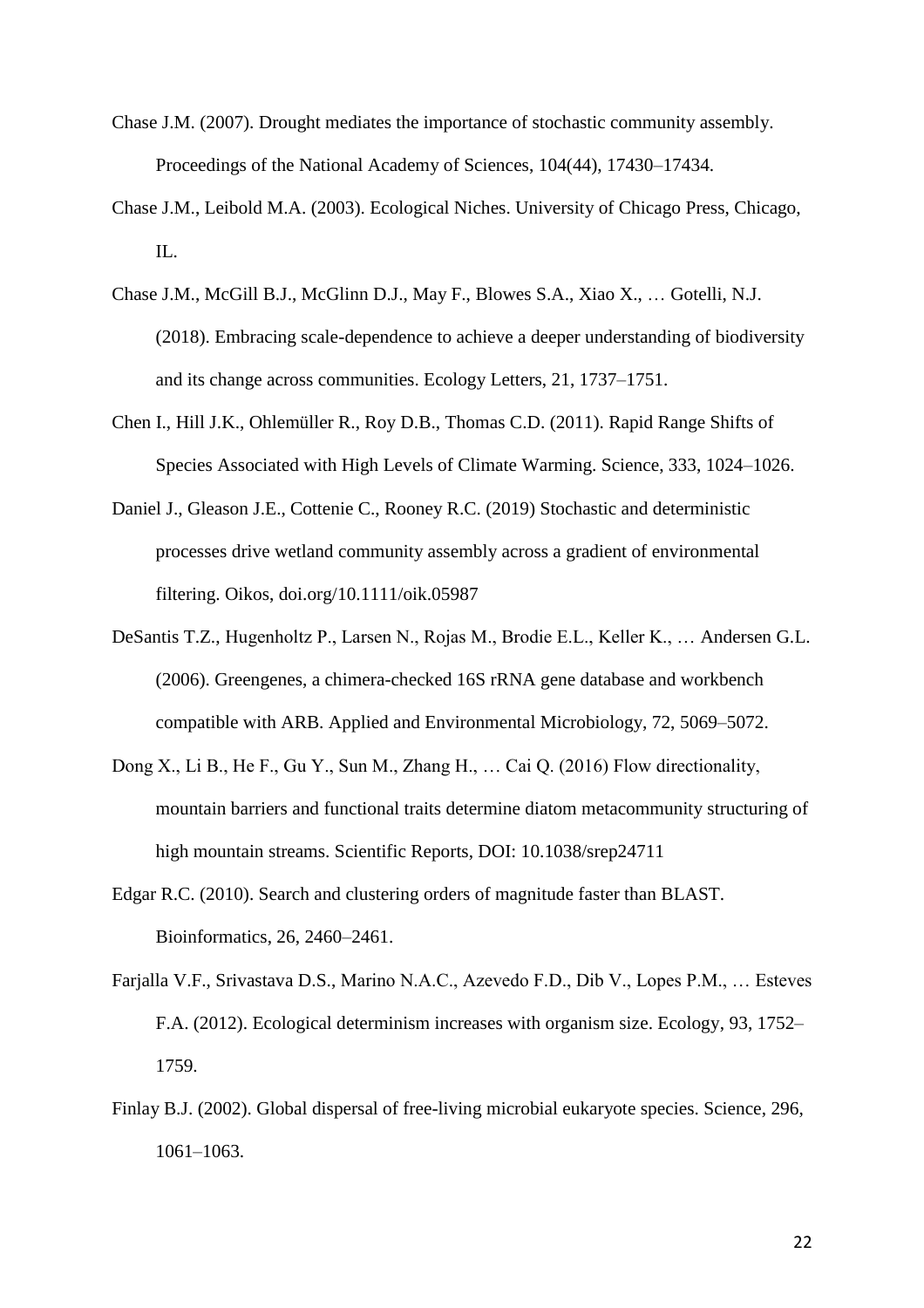- Forster J., Hirst A.G., Atkinson, D. (2012). Warming-induced reductions in body size are greater in aquatic than terrestrial species. Proceedings of the National Academy of Sciences, 109(47), 19310–19314.
- Frauendorf T.C., MacKenzie R.A., Tingley III R.W., Frazier A.G., Riney M.H., El-Sabaawi R.W. (2019). Evaluating ecosystem effects of climate change on tropical island streams using high spatial and temporal resolution sampling regimes. Global Change Biology, DOI: 10.1111/gcb.14584.

Gaston K.J. (2000). Global patterns in biodiversity. Nature, 405, 220–227.

- Hanson C.A., Fuhrman J.A., Horner-Devine M.C., Martiny J.B. (2012). Beyond biogeographic patterns: processes shaping the microbial landscape. Nature Reviews Microbiology, 10, 497–506.
- Heino J. (2011). A macroecological perspective of diversity patterns in the freshwater realm. Freshwater Biology, 56, 1703–1722.
- Heino J., Melo A.S., Bini L.M., Altermatt F., Al-Shami S.A, Angeler D., … Townsend C.R. (2015). A comparative analysis reveals weak relationships between ecological factors and beta diversity of stream insect metacommunities at two spatial levels. Ecology and Evolution, 5, 1235–1248.
- IPCC (2018). Global Warming of 1.5°C. An IPCC Special Report on the impacts of global warming of 1.5°C above pre-industrial levels and related global greenhouse gas emission pathways, in the context of strengthening the global response to the threat of climate change, sustainable development, and efforts to eradicate poverty. World Meteorological Organization, Geneva, Switzerland.
- Jyrkänkallio-Mikkola J., Meier S., Heino J., Laamanen T., Pajunen V., Tolonen K.T., … Soininen, J. (2017). Disentangling multi-scale environmental effects on stream microbial communities. Journal of Biogeography, 44(7), 1512–1523.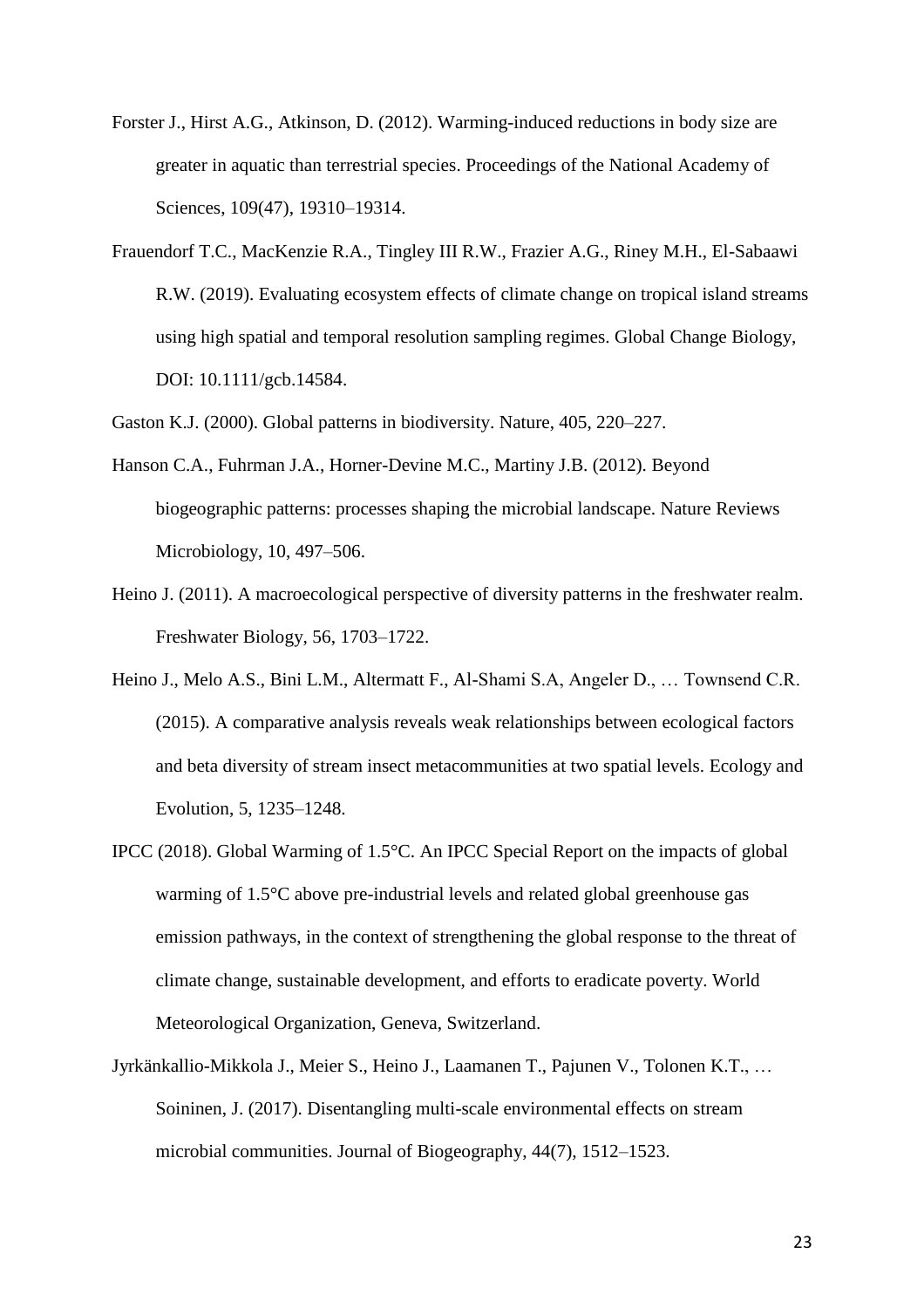- Kuypers M.M.M., Marchant H.K., Kartal B. (2018). The microbial nitrogen-cycling network. Nature Reviews Microbiology, 16, 263–276.
- Legendre P., De Cáceres M. (2013). Beta diversity as the variance of community data: dissimilarity coefficients and partitioning. Ecology Letters, 16, 951–963.

Legendre P., Legendre L. (2012). Numerical Ecology, 3rd edn. Elsevier, Amsterdam.

- Leibold M.A., Holyoak M., Mouquet N., Amarasekare P., Chase J.M., Hoopes M.F., … Gonzales A. (2004). The metacommunity concept: a framework for multi–scale community ecology. Ecology Letters, 7, 601–613.
- Lewis S.L., Maslin M.A. (2015). Defining the Anthropocene. Nature, 519, 171–180. doi:10.1038/nature14258.
- Li Z., Wang J., Meng X., Heino J., Sun M., Jiang X., Xie Z. (2019). Disentangling the effects of dispersal mode on the assembly of macroinvertebrate communities in a heterogeneous highland region. Freshwater Science, 38, 170–182.
- Ligges U., Maechler M. (2003). Scatterplot3d an R Package for Visualizing Multivariate Data. Journal of Statistical Software, 8(11), 1-20. http://www.jstatsoft.org/
- Ma B., Dai Z., Wang H., Dsouza M., Liu X., He Y., … Xu J. (2017). Distinct Biogeographic Patterns for Archaea, Bacteria, and Fungi along the Vegetation Gradient at the Continental Scale in Eastern China. mSystems, 2, e00174–16.
- Magoč T., Salzberg S.L. (2011). FLASH: fast length adjustment of short reads to improve genome assemblies. Bioinformatics, 27, 2957–2963.
- McCallen E., Knott J., Nunez-Mir G., Taylor B., Jo I., Fei S. (2019). Trends in ecology: shifts in ecological research themes over the past four decades. Frontiers in Ecology and the Environment, doi:10.1002/fee.1993.
- Morse J.C., Yang L., Tian L. (1994). Aquatic insects of China useful for monitoring water quality. Hohai University Press, Nanjing.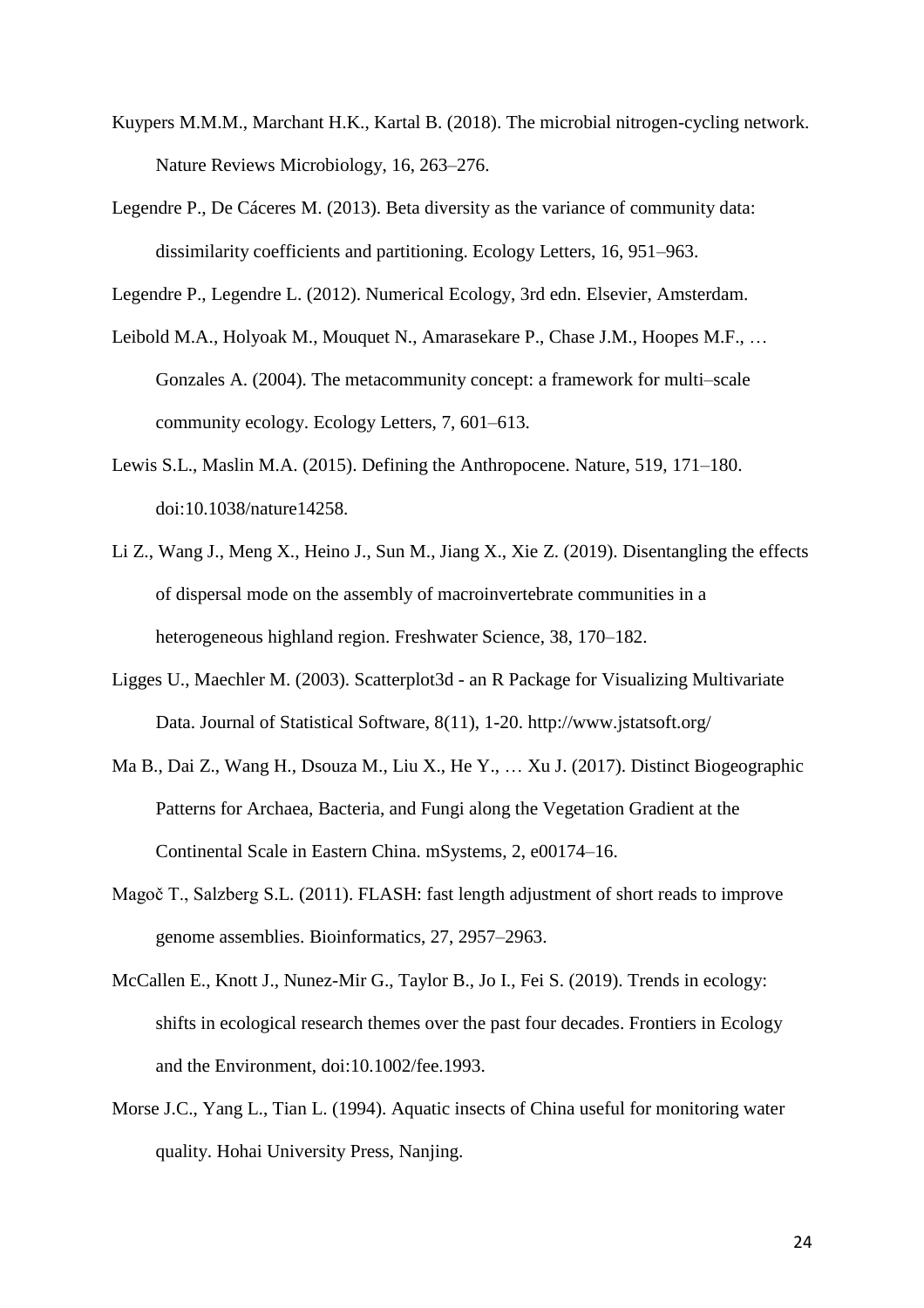- Mueller M., Pander J., Geist J. (2013). Taxonomic sufficiency in freshwater ecosystems: effects of taxonomic resolution, functional traits, and data transformation. Freshwater Science, 32(3), 762–778.
- Myers N., Mittermeier R.A., Mittermeier C.G., da Fonseca G.A.B., Kent J. (2000). Biodiversity hotspots for conservation priorities. Nature, 403, 853–858.
- Mykrä H., Heino J., Muotka, T. (2007). Scale-related patterns in the spatial and environmental components of stream macroinvertebrate assemblage variation. Global Ecology and Biogeography, 16, 149–159.
- Nekola J.C., White P.S. (1999). The distance decay of similarity in biogeography and ecology. Journal of Biogeography, 26, 867–878.
- Oksanen J., Blanchet F.G., Friendly M., Kindt R., Legendre P., McGlinn D., … Wagner H. (2018). Package 'vegan', version 2.5-2. http://cran.r-project.org, http://vegan.r-forge.rproject.org/.
- Pajunen V., Luoto M., Soininen J. (2017). Unravelling direct and indirect effects of hierarchical factors driving microbial stream communities. Journal of Biogeography, 44(10), 2376–2385.
- Parmesan C. (2006). Ecological and Evolutionary Responses to Recent Climate Change. The Annual Review of Ecology, Evolution, and Systematics, 37, 637–69.
- Parmesan C., Yohe G. (2003). A globally coherent fingerprint of climate change impacts across natural systems. Nature, 421, 37–42.
- Peres-Neto P.R., Legendre P., Dray S., Borcard D. (2006). Variation partitioning of species data matrices: Estimation and comparison of fractions. Ecology, 87, 2614–2625.
- Peters M.K., Hemp A., Appelhans T., Becker J.N., Behler C., Classen A., … Steffan-Dewenter, I. (2019). Climate–land-use interactions shape tropical mountain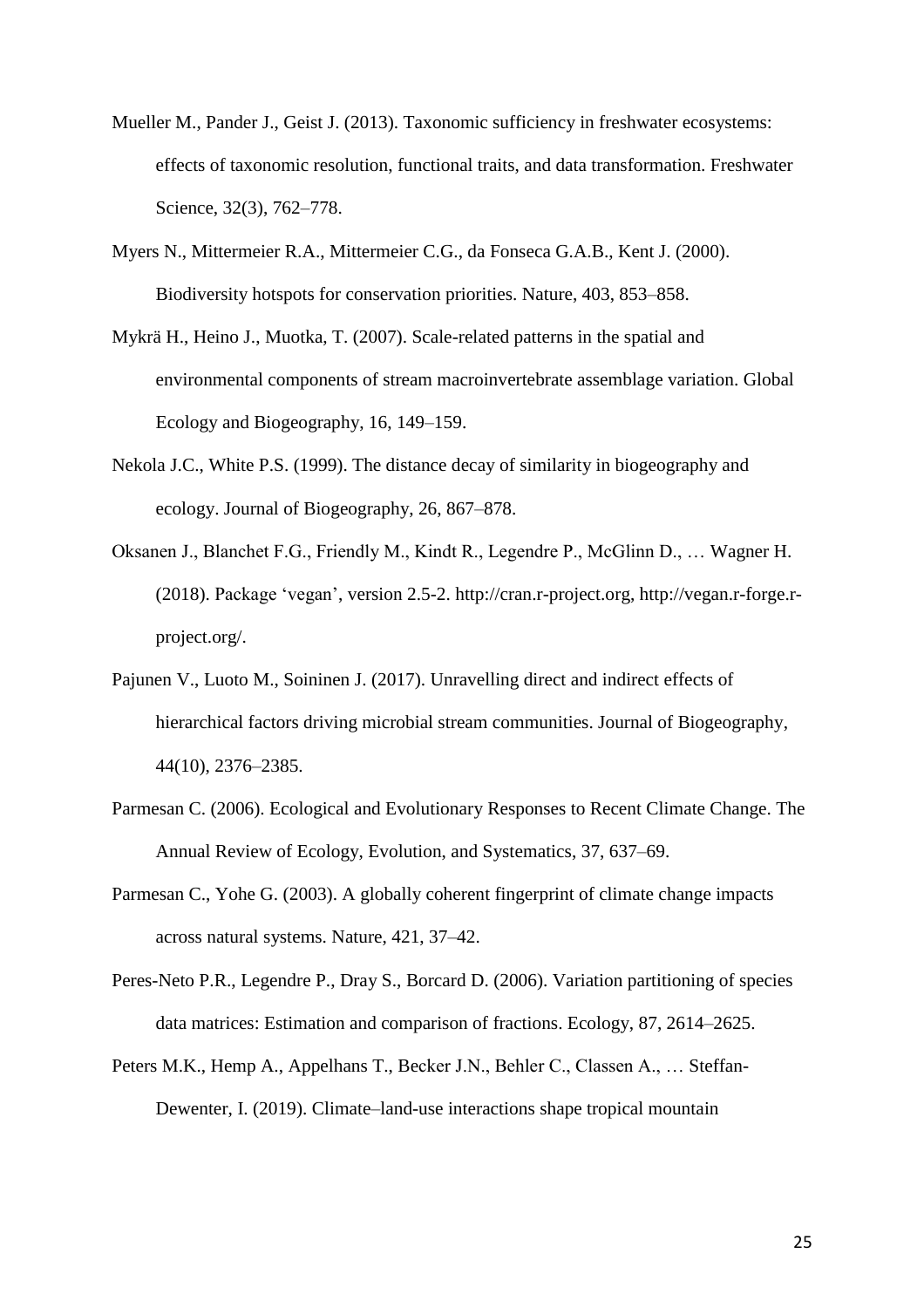biodiversity and ecosystem functions. Nature, https://doi.org/10.1038/s41586-019- 1048-z.

- R Core Team (2018). R: A language and environment for statistical computing. R Foundation for Statistical Computing, Vienna, Austria. https://www.R-project.org/.
- Reid A.J., Carlson A.K., Creed I.F., Eliason E.J., Gell P.A., Johnson P.T.J., … Cooke S.J. (2019). Emerging threats and persistent conservation challenges for freshwater biodiversity. Biological Reviews, 94, 849–873.
- Rocha M.P., Bini L.M., Siqueira T., Hjort J., Grönroos M., Lindholm M., … Heino J. (2018). Predicting occupancy and abundance by niche positions, niche breadth and body size in stream organisms. Oecologia, 186, 205–216.
- Sanders N.J., Rahbek C. (2012). The patterns and causes of elevational diversity gradients. Ecography, 35, 1–3.
- Sandin L., Johnson R.K. (2004). Local, landscape and regional factors structuring benthic macroinvertebrate assemblages in Swedish streams. Landscape Ecology, 19, 501–514.
- Shade A., Dunn R.R., Blowes S.A., Keil P., Bohannan B.J.M., Herrmann M., … Chase J. (2018). Macroecology to Unite All Life, Large and Small. Trends in Ecology & Evolution, doi: https://doi.org/10.1016/j.tree.2018.08.005.
- Socolar J.B., Gilroy J.J., Kunin W.E., Edwards D.P. (2015). How should beta-diversity inform biodiversity conservation? Trends in Ecology & Evolution, 31, 67–80.
- Soininen J. (2012) Macroecology of unicellular organisms patterns and processes. Environmental Microbiology Reports, 4, 10–22.
- Soininen, J, Korhonen, J.J., Luoto, M. (2013). Stochastic species distributions are driven by organism size. Ecology, 94(3), 660–670.
- Soininen J., McDonald R., Hillebrand H. (2007) The distance decay of similarity in ecological communities. Ecography, 30, 3–12.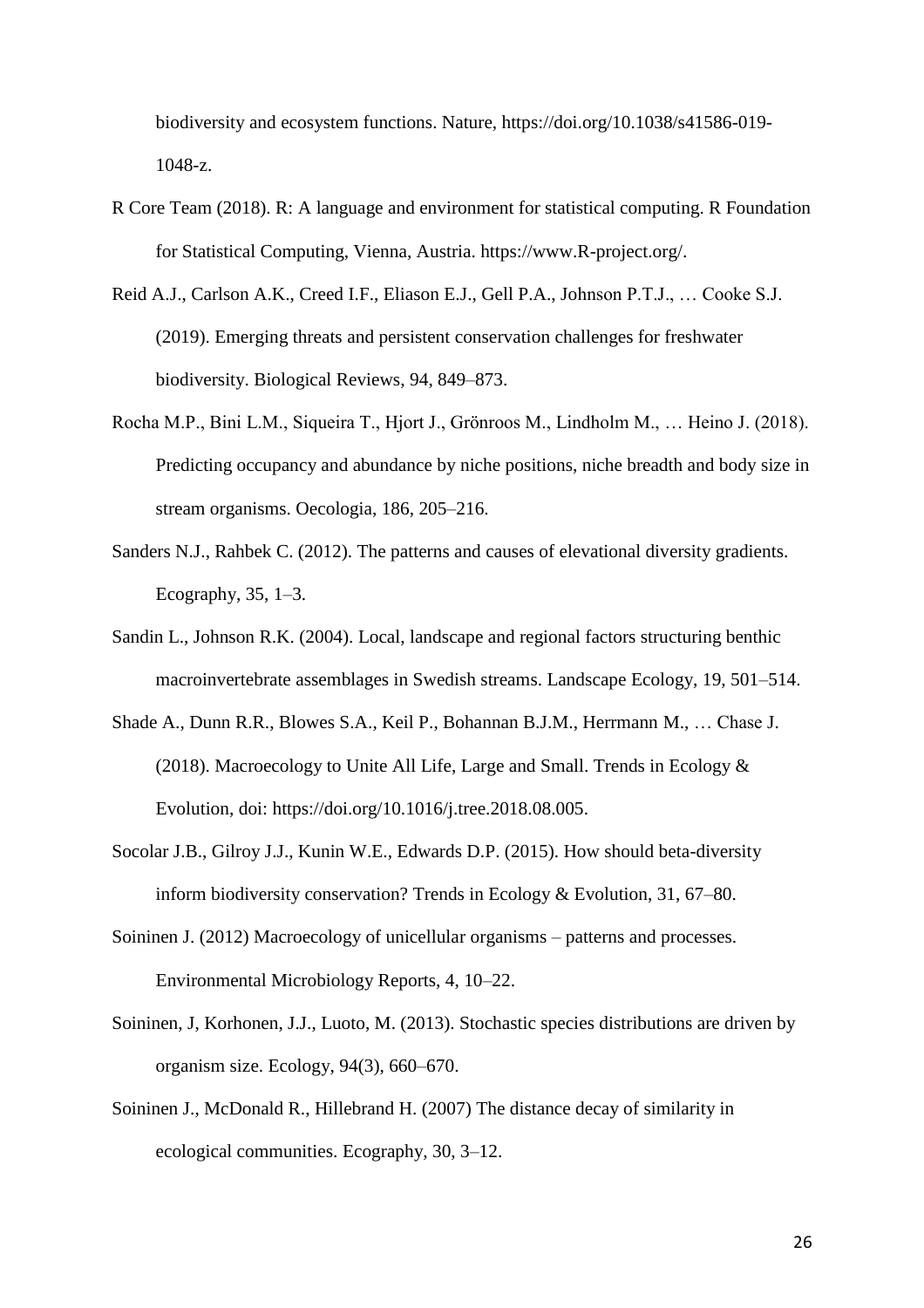- Sundqvist M.K., Sanders N.J., Wardle D.A. (2003). Community and Ecosystem Reponses to Elevational Gradients: Processes, Mechanisms, and Insights for Global Change. Annual Review of Ecology, Evolution, and Systematics, 44, 261–280.
- Vellend M. (2010). Conceptual synthesis in community ecology. Q. Rev. Biol. 85, 183–206.
- Vellend M., Srivastava D.S., Anderson K.M., Brown C.D., Jankowski J.E., Kleynhans E.J., … Xue X. (2014). Assessing the relative importance of neutral stochasticity in ecological communities. Oikos, 123, 1420–1430.
- Viana D.S., Chase J.M. (2019). Spatial scale modulates the inference of metacommunity assembly processes. Ecology, 100, e02576.
- Vitousek P.M. (1994). Beyond global warming: ecology and global change. Ecology, 75, 1861–1876.
- Wang Q., Garrity G.M., Tiedje J.M., Cole J.R. (2007). Naive Bayesian classifier for rapid assignment of rRNA sequences into the new bacterial taxonomy. Applied and Environmental Microbiology, 73, 5261–5267.
- Wang J., Soininen J., Zhang Y., Wang B., Yang X., Shen J. (2011). Contrasting patterns in elevational diversity between microorganisms and macroorganisms. Journal of Biogeography, 38, 595–603.
- Wang J., Meier S., Soininen J., Casamayor E.O., Pan F., Tang X., … Shen J. (2017). Regional and global elevational patterns of microbial species richness and evenness. Ecography, 40, 393–402.
- Waters C.N., Zalasiewicz J., Summerhayes C., Barnosky A.D., Poirier C., Galuszka A., … Wolfe A.P. (2016). The Anthropocene is functionally and stratigraphically distinct from the Holocene. Science, 351, aad2622. doi:10.1126/science.aad2622.
- Wickham, H. (2016) ggplot2: Elegant Graphics for Data Analysis. Springer-Verlag, New York.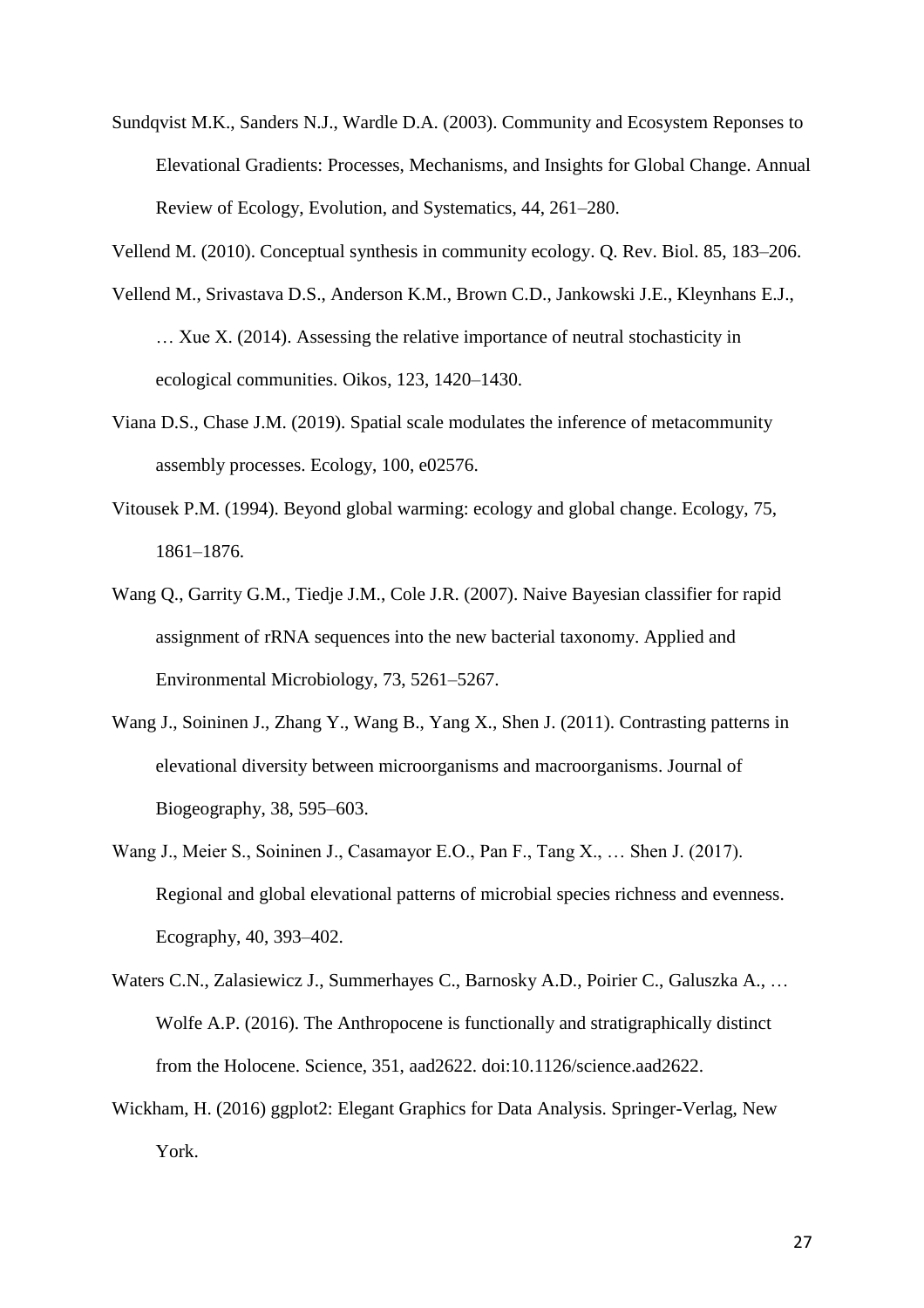- Wieczynski D.J., Boyle B., Buzzard V., Duran S.M., Henderson A.N., Hulshof C.M., … Savage V.M. (2019). Climate shapes and shifts functional biodiversity in forests worldwide. Proceedings of the National Academy of Sciences, 116(2), 587–592.
- Wiens J.J. (2016). Climate-related local extinctions are already widespread among plant and animal species. PLoS Biology, 14, e2001104. doi:10.1371/journal.pbio.2001104.
- Woodward G., Perkins D.M., Brown L.E. (2010). Climate change and freshwater ecosystems: impacts across multiple levels of organization. Philos. Trans. R. Soc. B: Biol. Sci. 365: 2093–2106.
- Yeh C., Soininen J., Teittinen A., Wang, J. (2019). Elevational patterns and hierarchical determinants of biodiversity across microbial taxonomic scales. Molecular Ecology, 28, 86–99.
- Zhou J., Bruns M.A., Tiedje J.M. (1996). DNA recovery from soils of diverse composition. Applied and Environmental Microbiology, 62(2), 316–322.
- Zinger L., Taberlet P., Schimann H., Bonin A., Boyer F., De Barba M., … Chave J. (2019). Body size determines soil community assembly in a tropical forest. Molecular Ecology, 28(3), 528–543.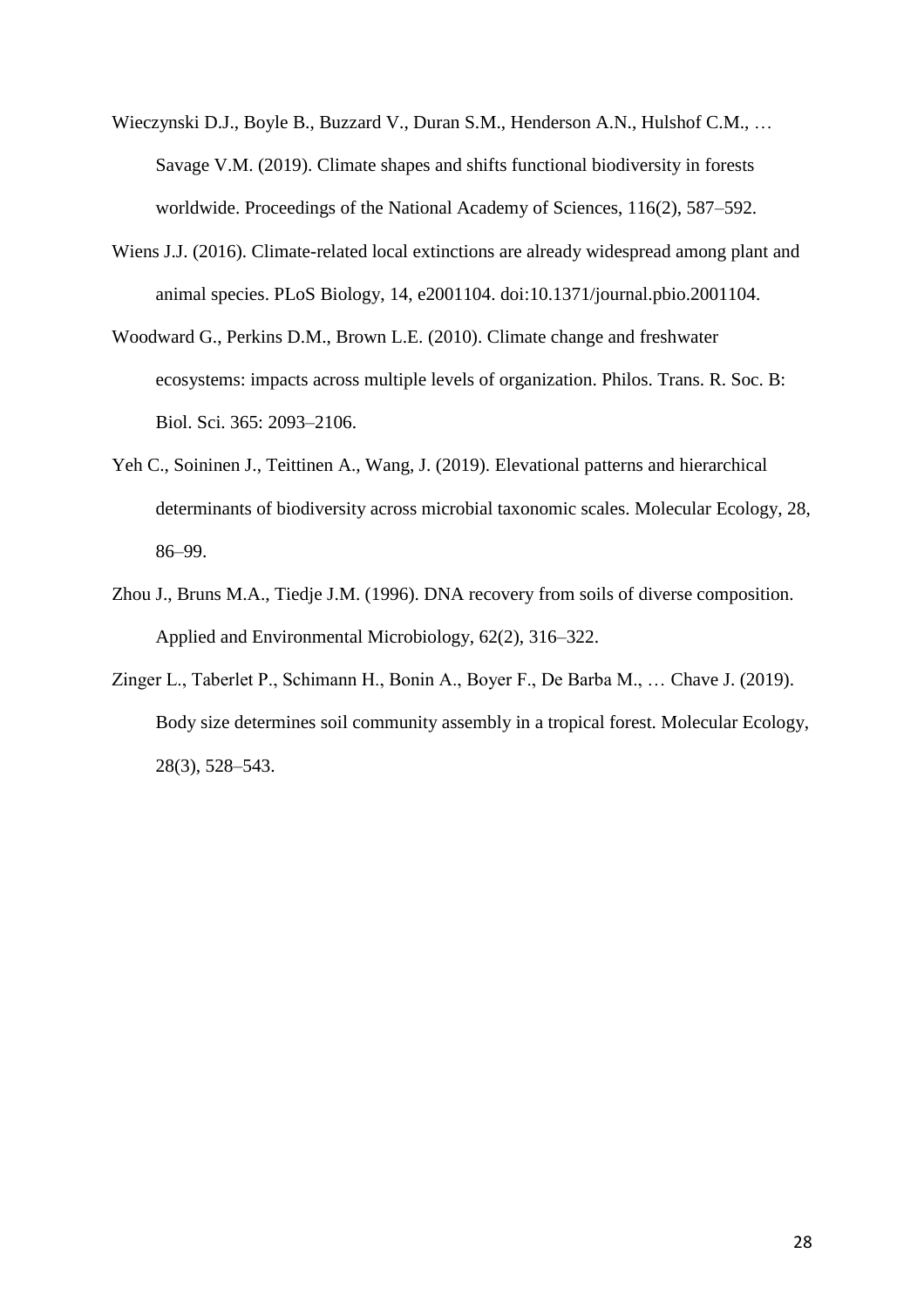## **Supporting information**

**Appendix A.** Descriptive statistics of explanatory variables.

**Appendix B.** Used explanatory variables and variation partitioning results.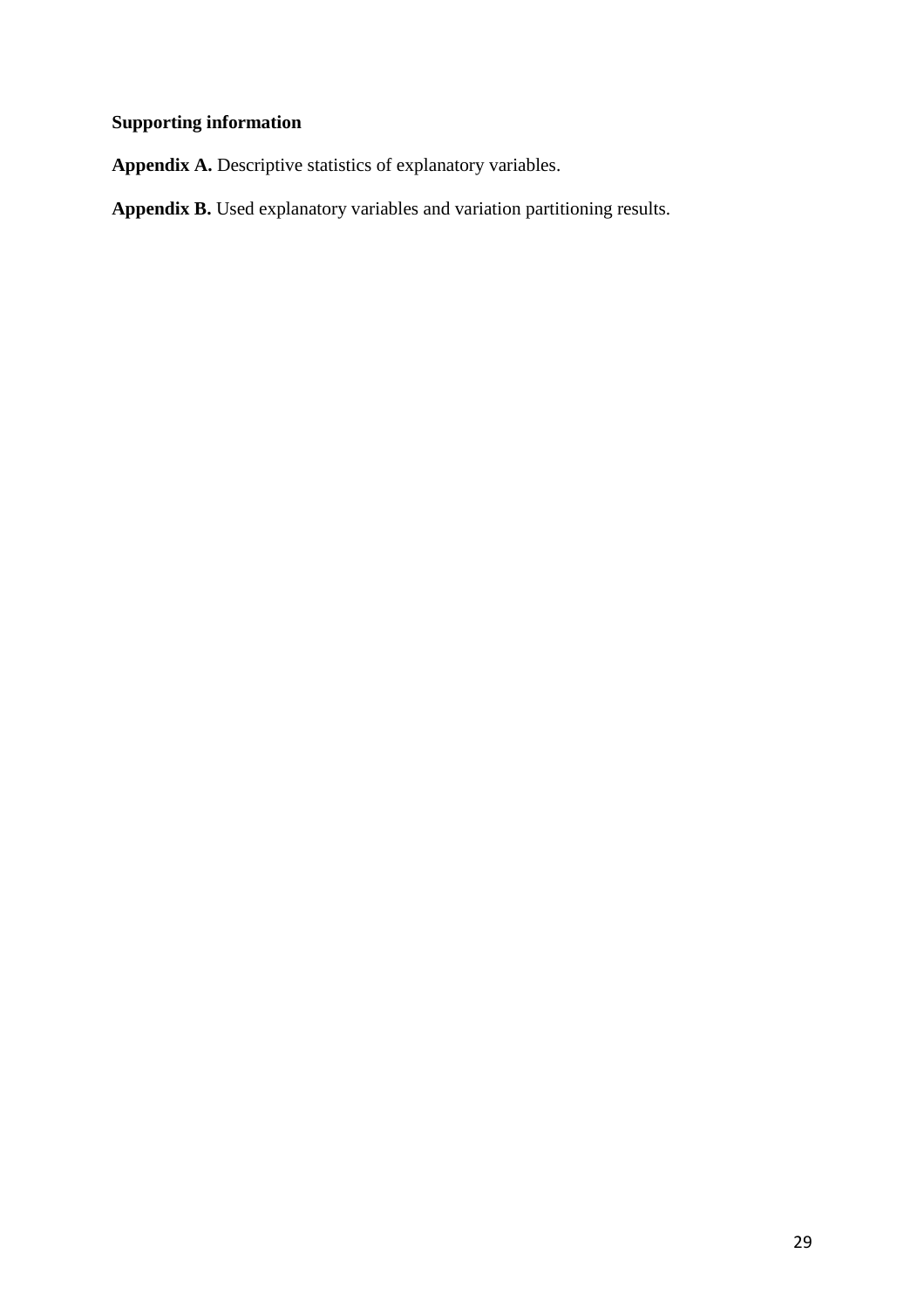## **Data availability**

The bacterial sequences have been deposited in MG-RAST database under the accession

number 90910.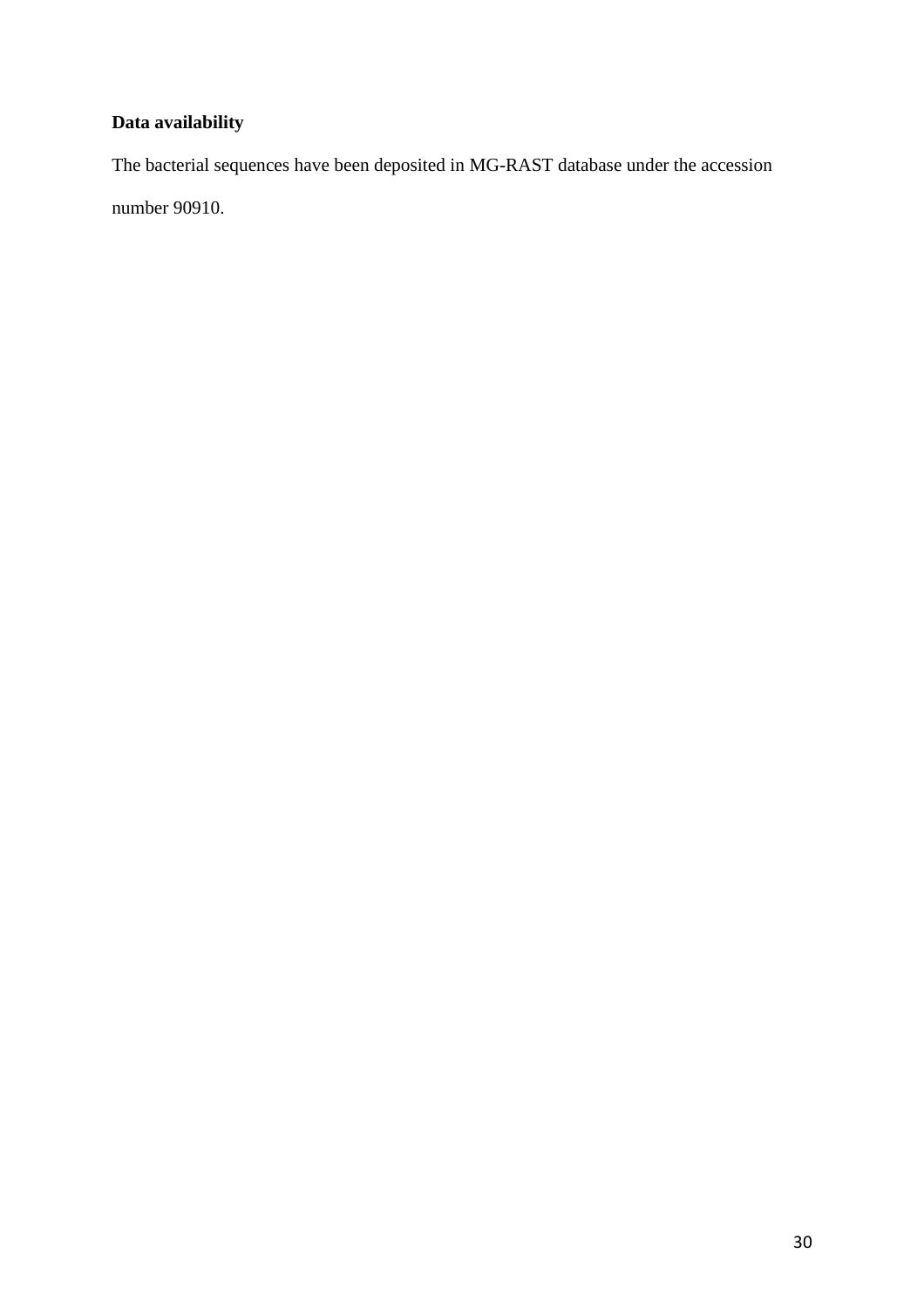#### **Figure captions**

**Fig. 1.** The study area was located in the biodiversity hotspot of south-eastern Tibetan Plateau. In total, 52 sampled streams flow into upper parts of the Salween River, while 37 sampled streams flow into upper parts of the Mekong River. The black dots indicate the sampling sites, which were all close to the main reaches of the Salween and Mekong rivers.

**Fig. 2.** NMDS plots illustrating differences in bacterial (a) and macroinvertebrate (b) communities across the dry and wet catchments. Bacterial (c) and macroinvertebrate (d) communities showed increasing dissimilarities (Hellinger distance) with increasing elevational distances in both catchments. Shannon diversity of bacteria (e) and macroinvertebrates (f) did not show clear patterns with elevation in the wet and dry catchments. Statistically significant relationships indicated by Mantel tests (c, d; rho) or linear models (e, f; Adj.  $R^2$ ) are illustrated by solid lines, while dashed lines indicate nonsignificant relationships.

**Fig. 3.** Variation partitioning results for Shannon diversity (a) and community structure (b) for different subsets of data. Left panels represent cases where only climate and local variables were included, while right panels represent cases where catchment-ID was included as a third explanatory variable group. Relative contributions illustrate the proportions of variation in the response variables that could be explained by the explanatory variable groups and are based on adjusted  $R^2$  values. Cli = climatic variables, Loc = local variables, Cat = catchment-ID, Dry = dry catchment, Wet = wet catchment, Low = low elevational bin, High  $=$  high elevational bin, Whole  $=$  both catchments and elevational bins together.

**Fig. 4.** Comparison of the proportions of explained variation by climatic and local variables between bacterial and macroinvertebrate Shannon diversity (a) and community structure (b).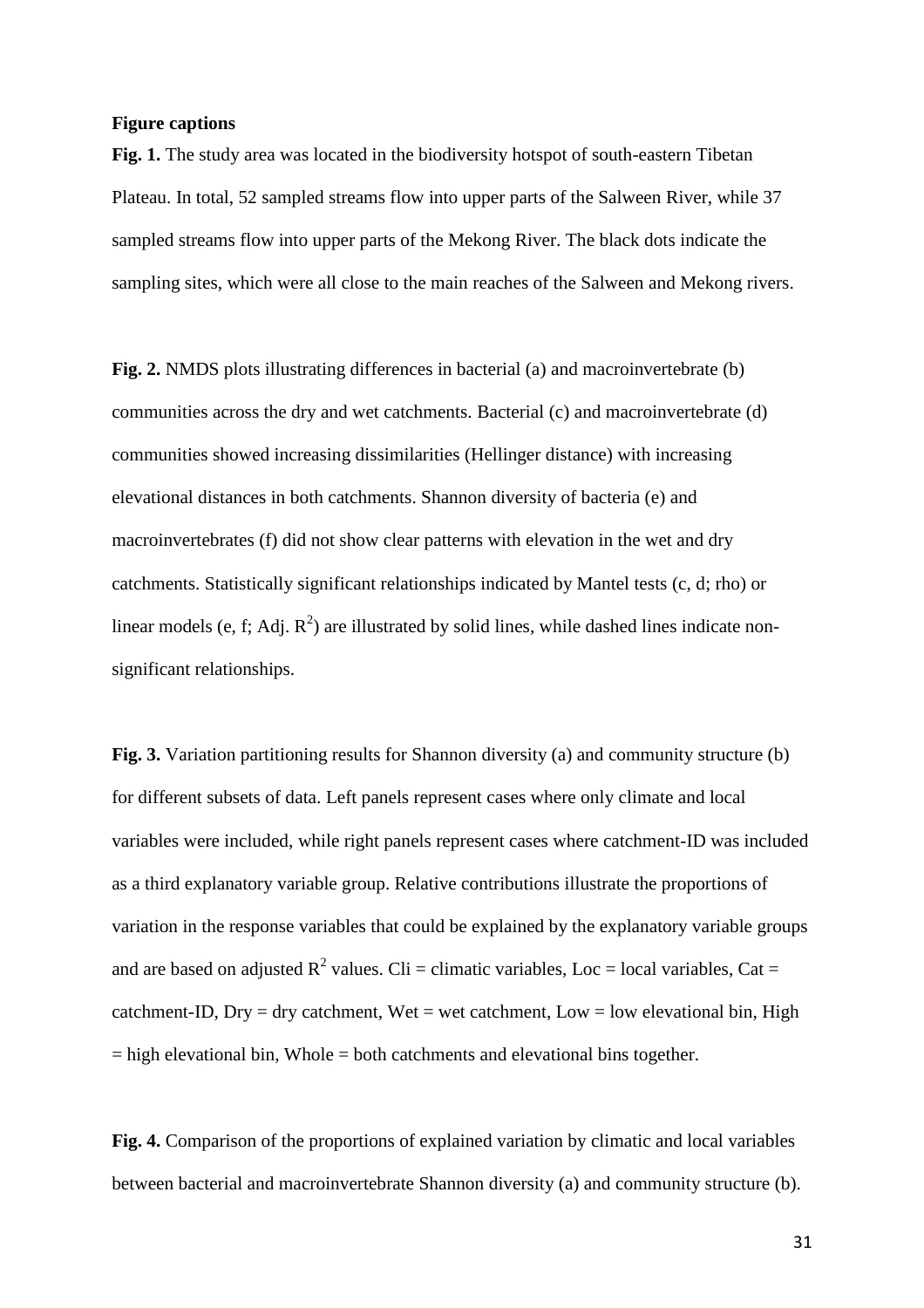Statistically significant relationships based on Spearman correlation coefficient  $(r<sub>s</sub>)$  are indicated by solid lines. Dashed lines indicate non-significant relationships.  $\text{Ci} = \text{climate}$ variables, Loc = local variables.

**Fig. 5.** Relationships between bacterial and macroinvertebrate Shannon diversity (a) and community structure (b) in the dry and wet catchments. Solid lines illustrate statistically significant relationships as indicated by Spearman correlation test  $(r_s)$  and Mantel test based on Spearman method (rho). Dashed lines indicate non-significant relationships.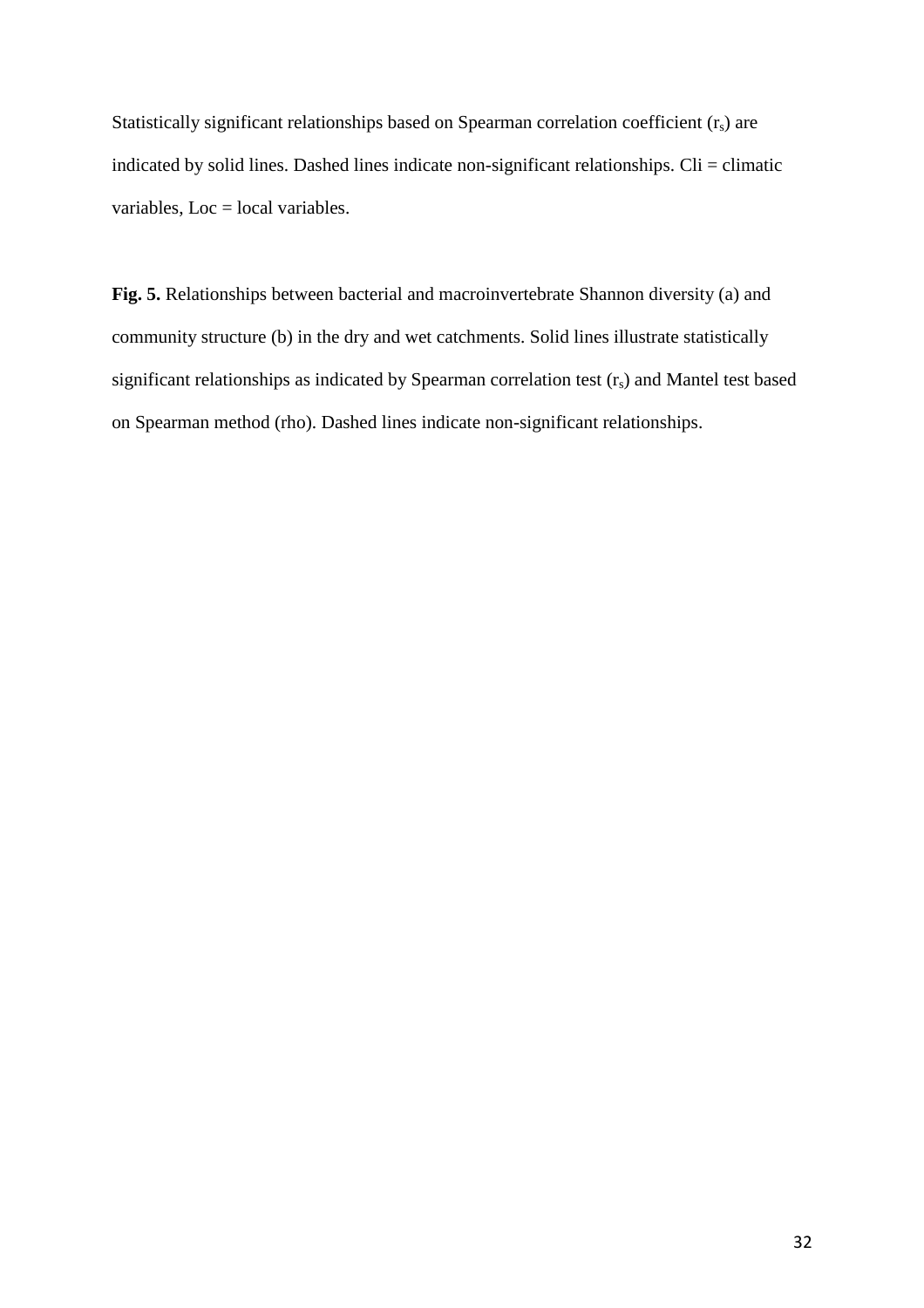# **Figures**



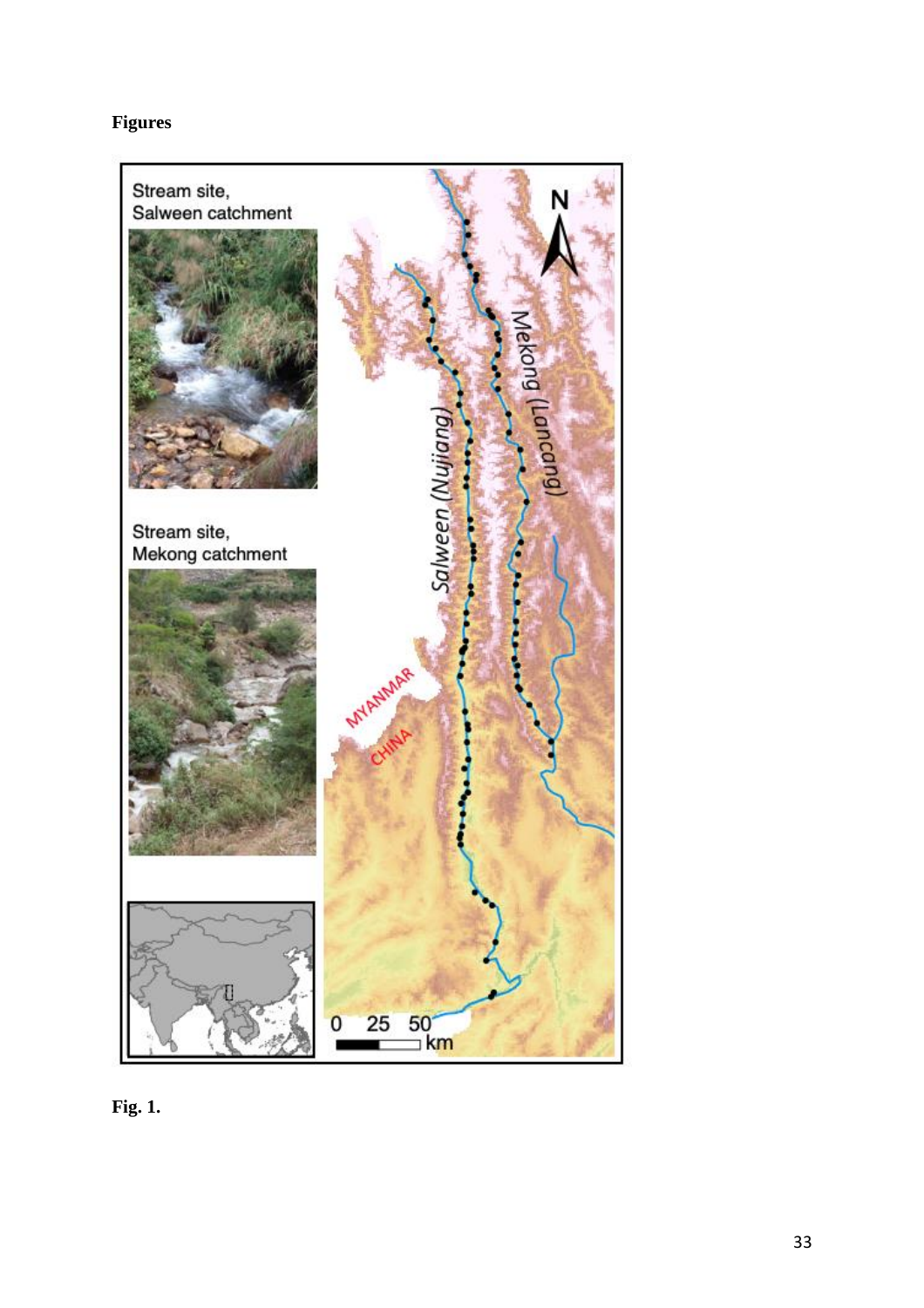

**Fig. 2.**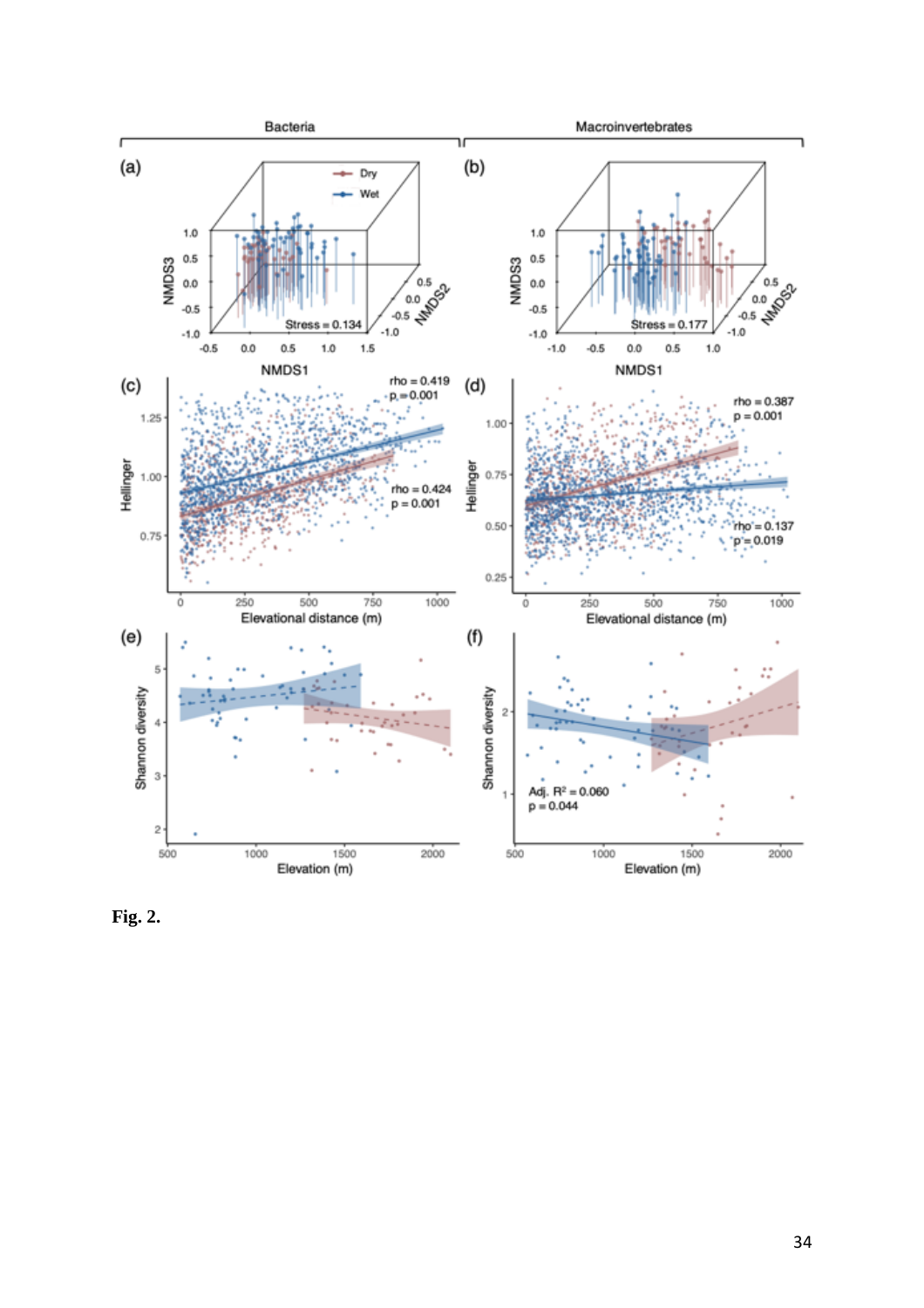

**Fig. 3.**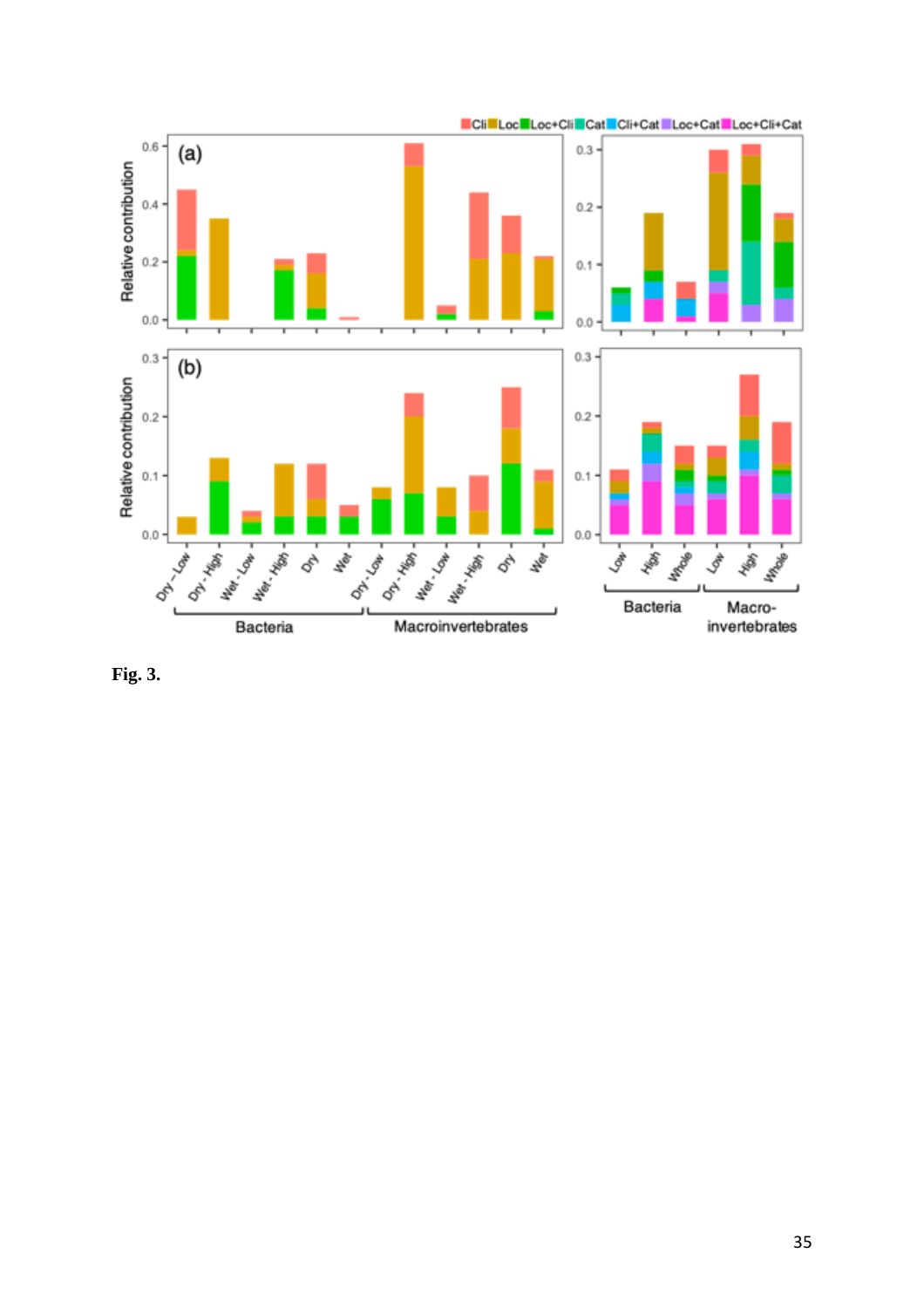

**Fig. 4.**